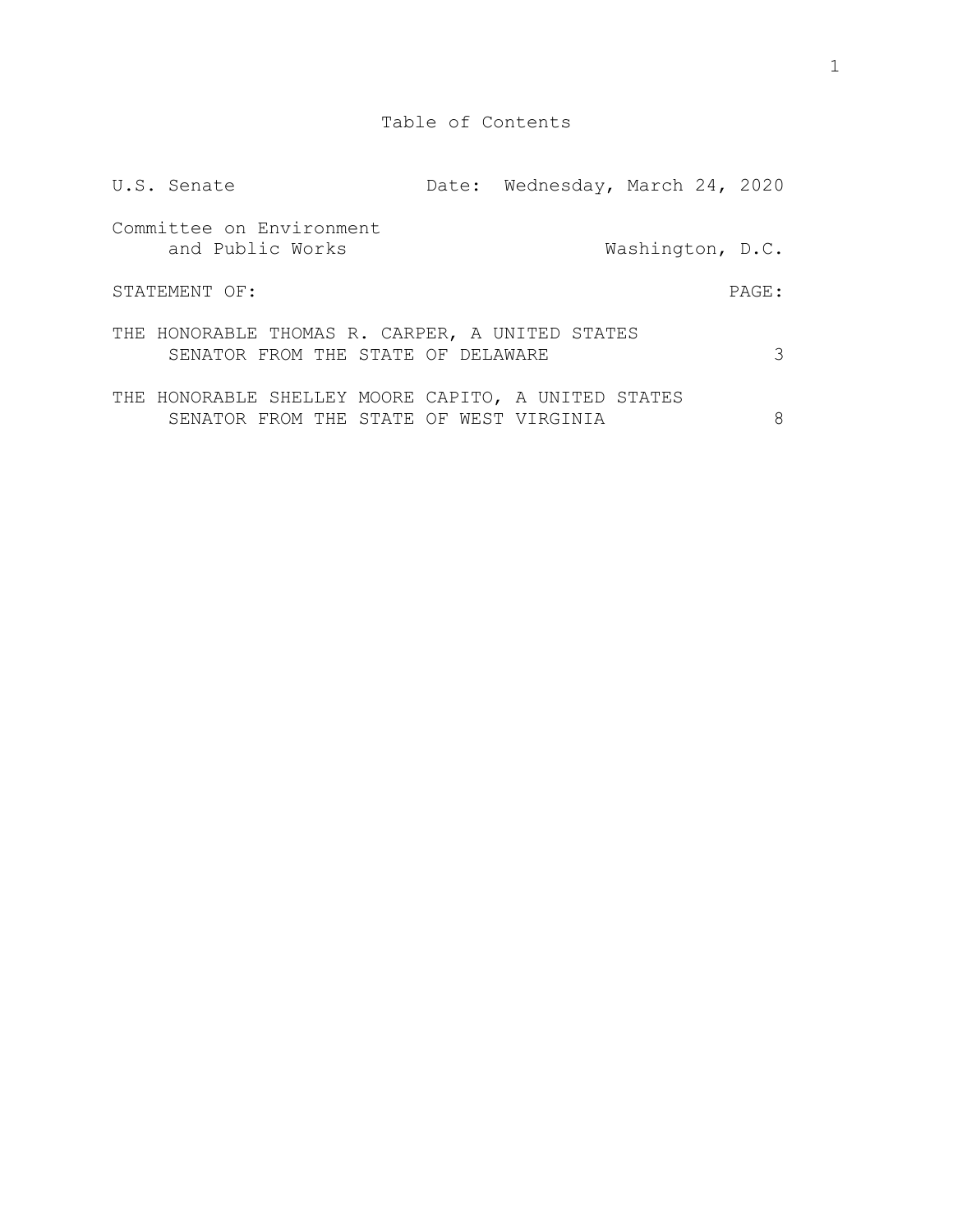BUSINESS MEETING

Wednesday, March 24, 2021

United States Senate

Committee on Environment and Public Works

Washington, D.C.

The committee, met, pursuant to notice, at 9:34 a.m. in room 406, Dirksen Senate Office Building, the Honorable Thomas R. Carper [chairman of the committee] presiding.

Present: Senators Carper, Capito, Cardin, Sanders, Whitehouse, Merkley, Markey, Duckworth, Stabenow, Kelly, Padilla, Cramer, Lummis, Boozman, Wicker, Ernst.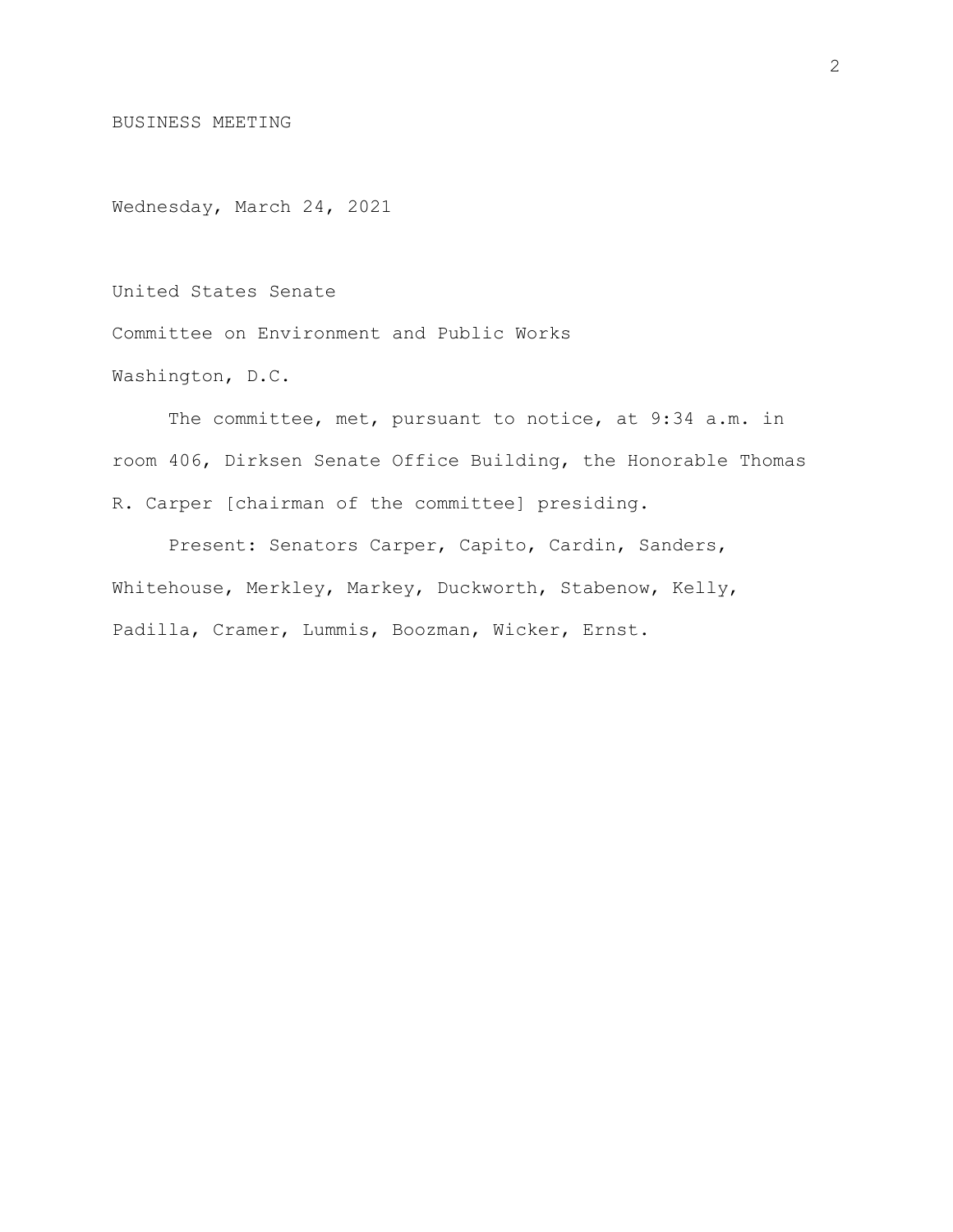STATEMENT OF THE HONORABLE THOMAS R. CARPER, A UNITED STATES SENATOR FROM DELAWARE

Senator Carper. Good morning, everybody. I am pleased to join Senator Capito in calling this business meeting to order as we prepare to consider two nominations, a wastewater infrastructure bill and legislation to honor a barrier-breaking leader in transportation.

First, let me say that I am delighted and grateful that we are voting today on important water legislation that is the result of months of collaboration by members of this committee on both sides of the aisle and the hard work of the members of both staffs. The Drinking Water and Wastewater Infrastructure Act increases our government's commitment to providing safe and resilient water systems to cities and communities, both large and small.

I especially want to thank some of the members of the water staff, the water team on the majority side, John Kane, Annie D'Amato, Mackie McIntosh, Lizzy Olsen, Lizzy with Senator Duckworth. On the minority side, Travis, thank you, Jess Kramer, and Adam Stewart, who I believe, work for Senator Lummis, I think.

This bill authorizes funding for the EPA's Clean Water and Safe Drinking Water State Revolving Funds and directs resources, particularly to disadvantaged, rural, and tribal communities.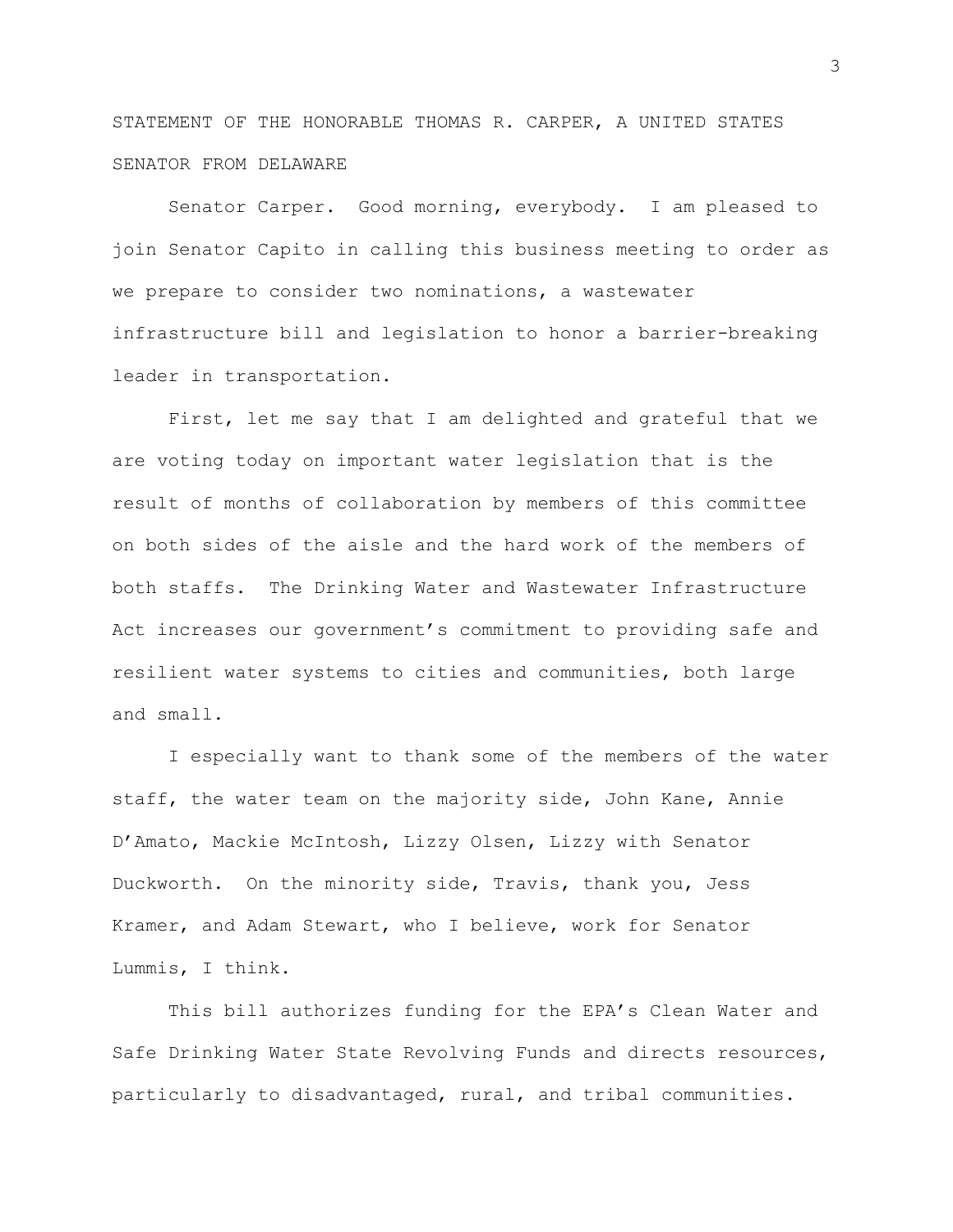This bill helps to ensure that the drinking water coming out of the faucets across the Country is safe to drink, regardless of a neighborhood's zip code or the economic status of its citizens.

I especially want to thank Senators Capito, Duckworth, Lummis, and Cardin for their partnership and leadership on this legislation. Senators Cardin and Wicker have helped to address water affordability for people who are struggling to pay their water bills. We especially appreciate their efforts.

I am also proud that we are considering a bipartisan bill to name the Department of Transportation headquarters here in Washington, D.C. after the late William T. Coleman, the first African American ever to lead that agency. Mr. Coleman brought to the USDOT a special focus on improving life in our cities and lowering air pollution from our transportation systems. Today, we come together to recognize his lifetime of service to this Country.

Today, we are also considering a couple of the President's nominees. Up first is Brenda Mallory, who has been nominated to serve as Chair of the White House Council on Environmental Quality, or CEQ. No stranger to CEQ, Ms. Mallory served there for a number of years after an impressive tenure of more than a decade at EPA, including under President George W. Bush. She has earned respect from both sides of the aisle and would be the first African American to lead CEQ, if confirmed.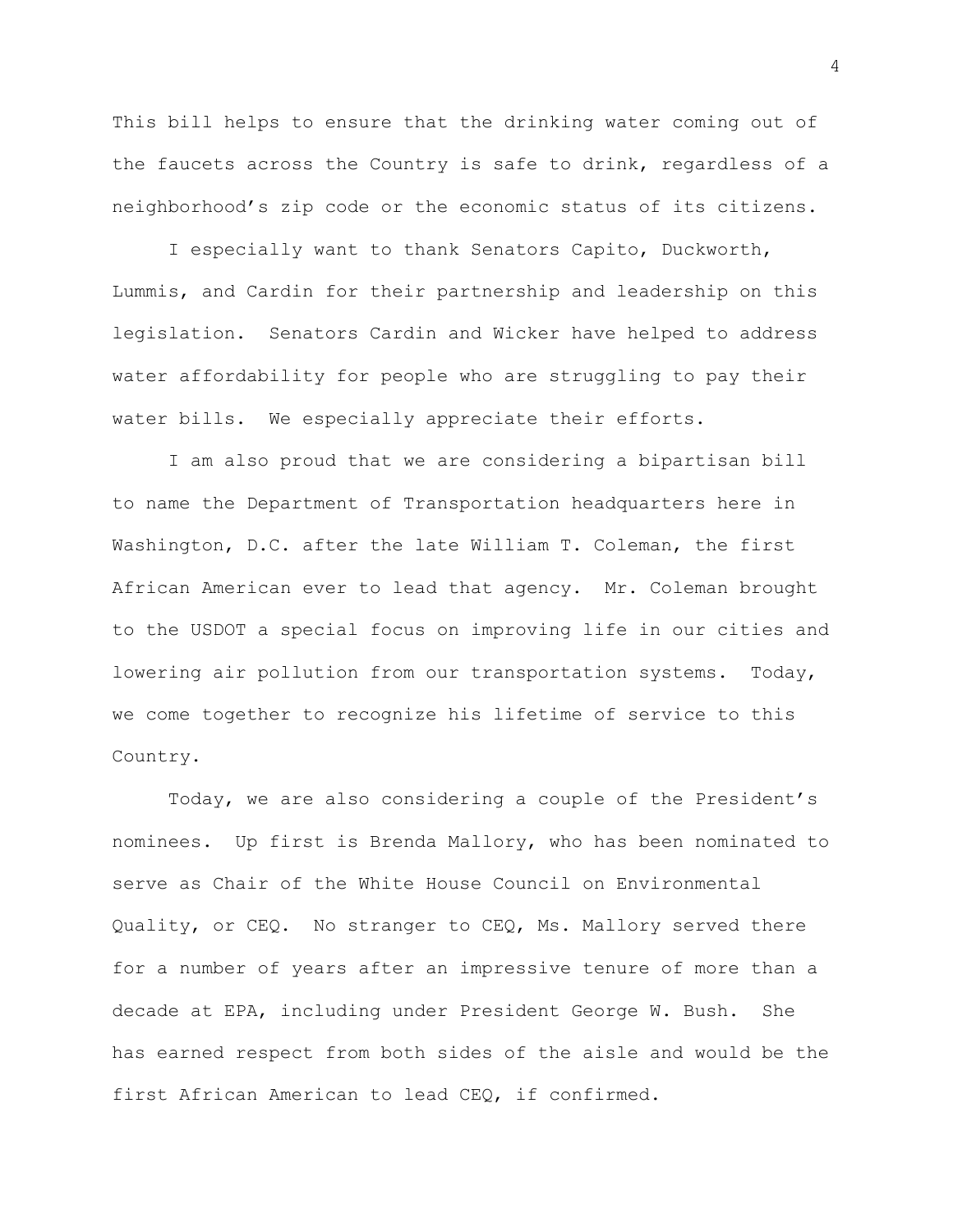I am confident that Ms. Mallory will ensure that bedrock protections for the National Environmental Policy Act are being fairly and adequately deployed to safeguard clean air and water throughout our Country. She is an effective and proven leader who brings people together to find lasting solutions to some of the most pressing challenges. Thirteen, no fewer than 13 past Republican CEQ chairs and EPA appointees recently sent us a letter supporting Ms. Mallory's nomination, and I will be proud to vote for her today. Shelley said, are any Democrats for her? And I said, well, a few. A few are, but we have a ton of Republicans, so we will see how it works out.

Next, we are considering our President's choice for Deputy Director of the EPA, and that would be Janet McCabe. We would be hard-pressed to find many others with Ms. McCabe's level of experience and understanding of the inner workings of this agency. After the chaos of the past four years, I have every confidence that Ms. McCabe is the kind of steady hand we need working with Administrator Michael Regan to rebuild morale and restore scientific integrity in this agency.

Another leader who enjoys support from across the political spectrum, Ms. McCabe has been recommended by no less than nine people who have previously served in the role for which she is been nominated, five Democrats and four Republicans.

Members of this committee have heard me say more than a few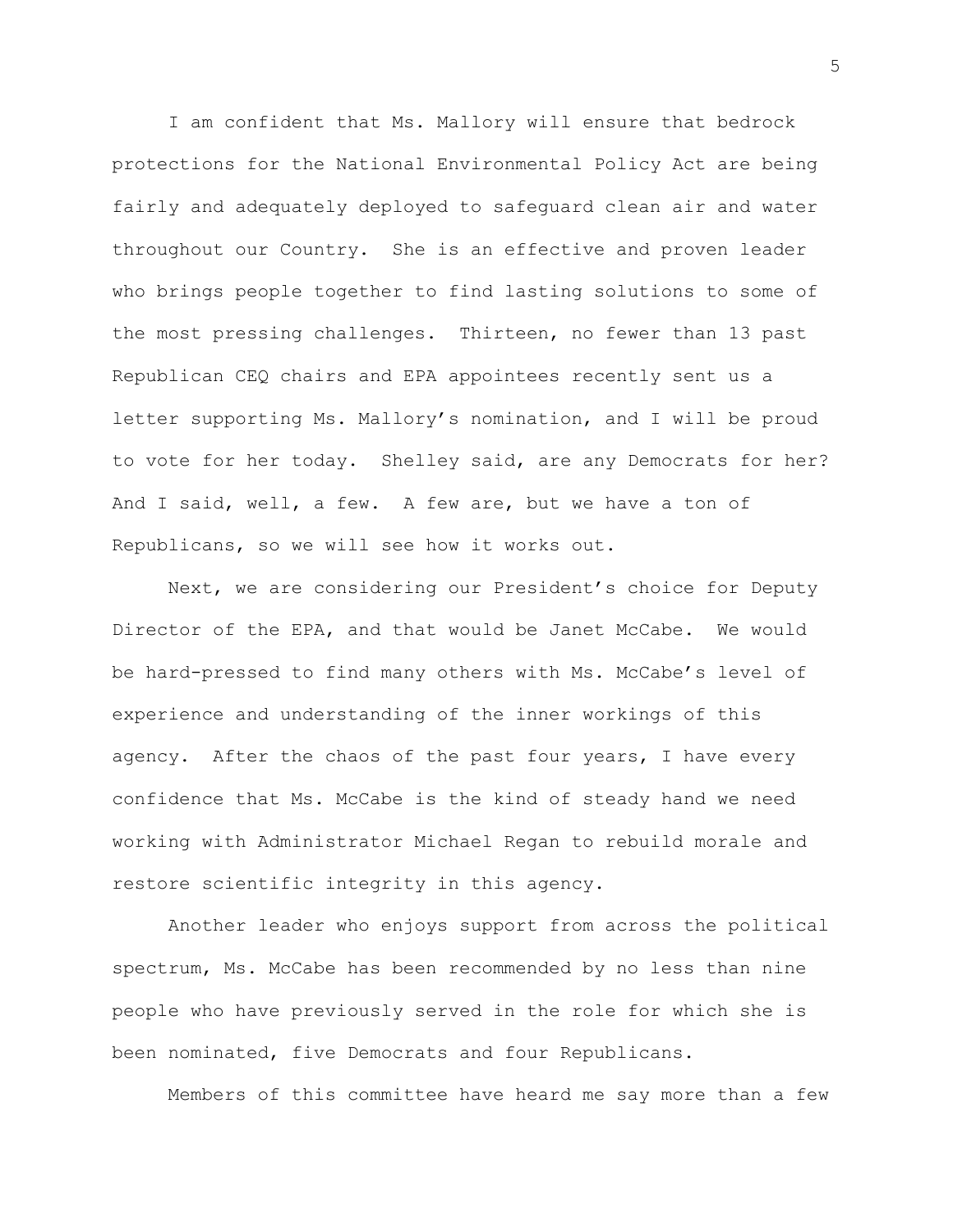times that true leaders are humble, not haughty. They have the hearts of a servant and understand that their job is to serve, not be served. Brenda Mallory and Janet McCabe will each be that kind of leader. I am confident that they will serve the American people with integrity and humility.

Let me just close, if I could, by noting how proud I am today to lead this committee with our Ranking Member, Senator Capito. I believe collectively we have shown again today that we can come together across the aisle to help meet the pressing water infrastructure needs of the American people.

We can do that with our nominations before us, too. Throughout this entire process, Brenda Mallory and Janet McCabe have conducted themselves with dignity and honor. Neither of them have uttered a partisan or divisive word during the confirmation process. I urge our colleagues to join me in supporting them today.

In the unlikely event that they prove to be unreasonable or unresponsive, should they be confirmed, we will invite them to come back before this committee again and answer bipartisan questions, although I highly doubt that that need will arise.

Just as this committee comes together on water, I hope we can come together to confirm these highly qualified nominees. I am proud to support all measure before us today, and I am grateful to everyone who has worked on them. I hope all of our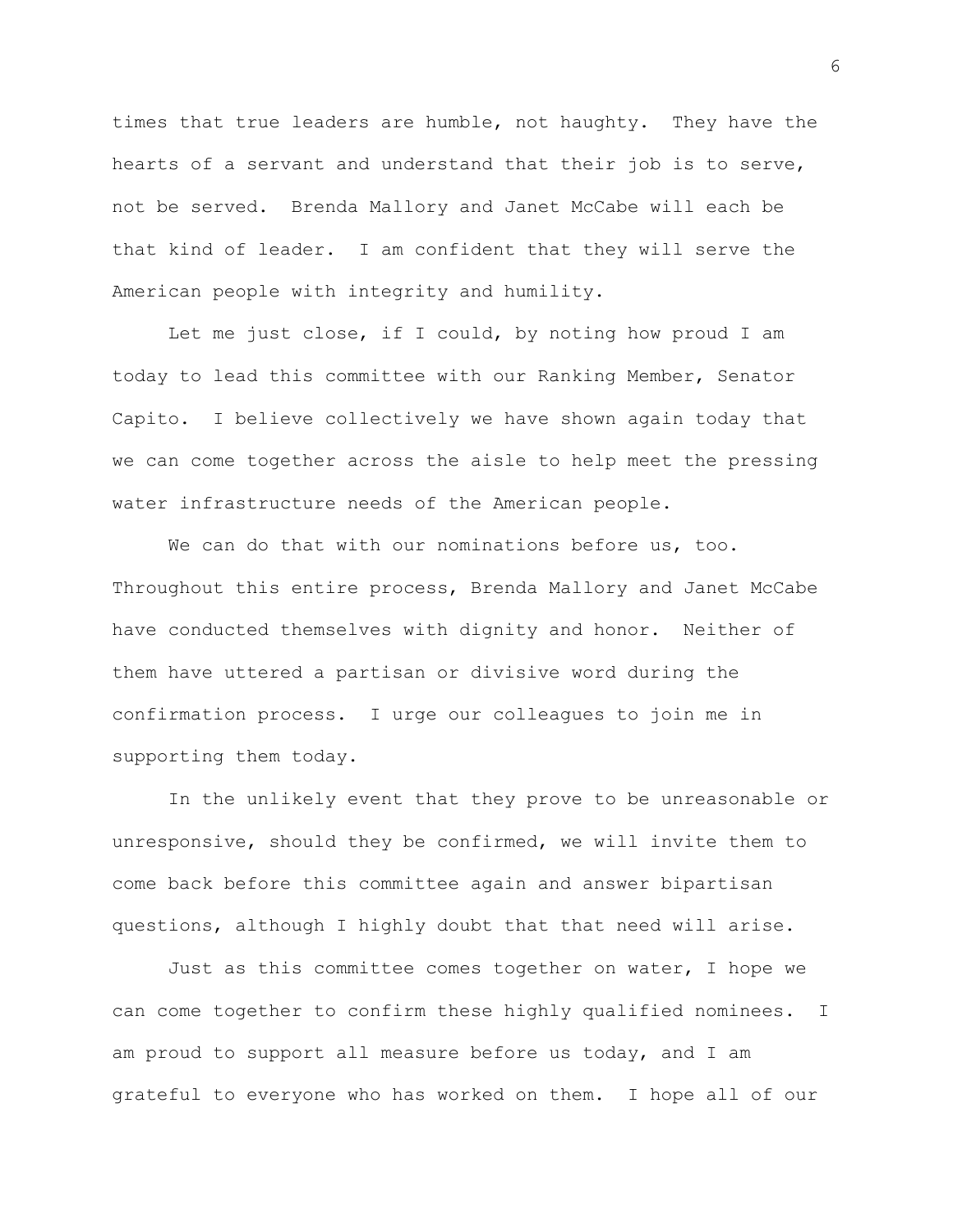colleagues will join me in that support.

With that said, let me turn to our Ranking Member, Senator Capito, and again, my thanks for all of your help and that of your staff. Thank you.

[The prepared statement of Senator Carper follows:]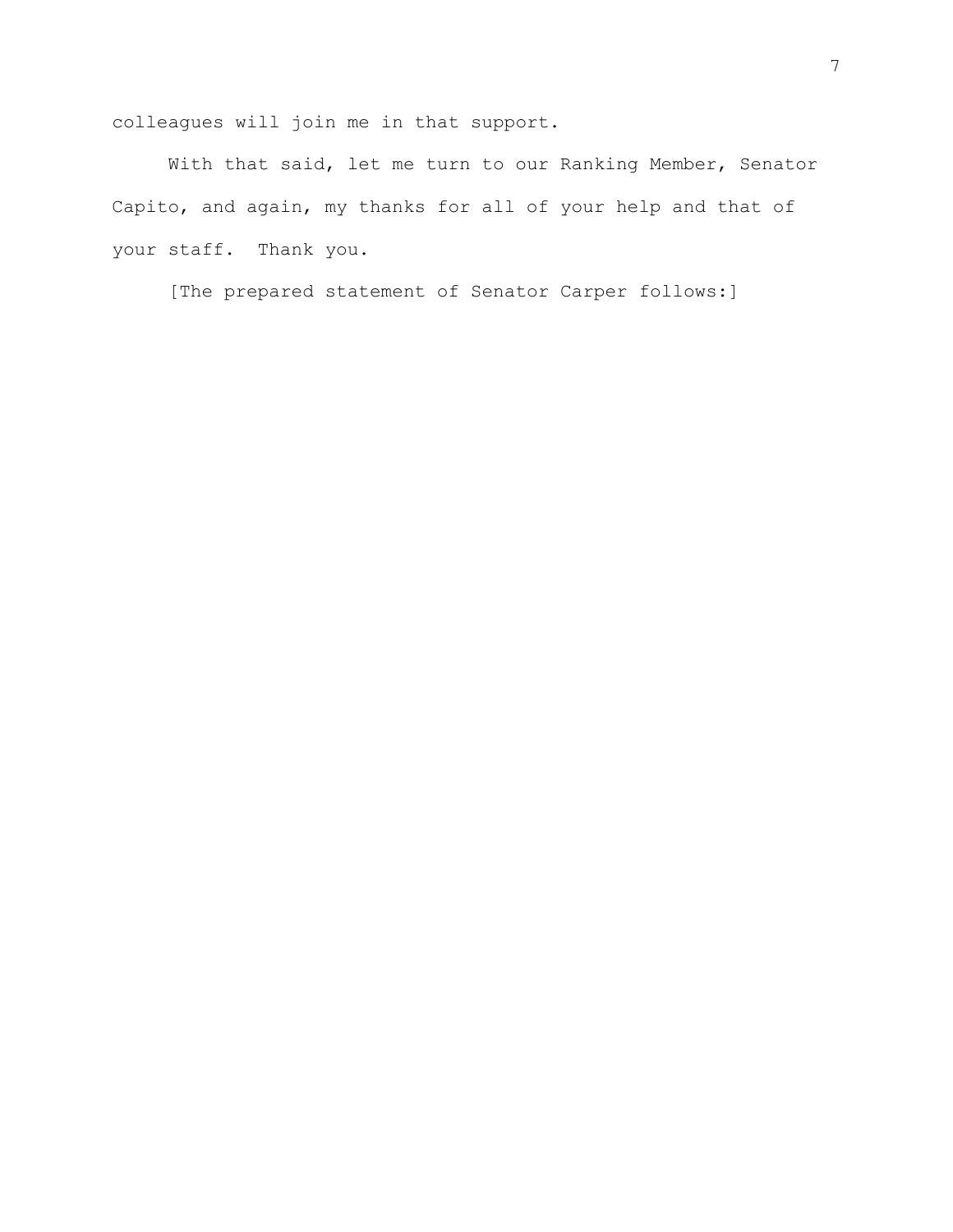STATEMENT OF THE HONORABLE SHELLEY MOORE CAPITO, A UNITED STATES SENATOR FROM WEST VIRGINIA

Senator Capito. Thank you, Mr. Chairman. I want to thank the members of the committee, and thank you for your partnership is developing this water infrastructure bill, and the subcommittees that have worked on this.

When you said if they decided to be unresponsive or unresponsible, I thought you were talking about us. That is how bad it is. Actually you were making a reference to if our nominees are not responsive, to bring them in front of the committee, so excuse me for my thought.

Anyway, only two months into this Congress, this committee is passing bipartisan commonsense legislation through regular order. I think that is terrific. I look forward at that same path that we are working on now on our surface transportation reauthorization bill.

I want to talk about the two nominees. I don't think you will be surprised, you and I have talked about this. I strongly support this legislation, but I do oppose the two nominees, Janet McCabe and Brenda Mallory. I do appreciate their willingness to serve, and I certainly don't question their integrity. The problem is, I have concerns about the policy vision as it relates to my State and our Country.

As the architect of the Clean Power Plan, Ms. McCabe has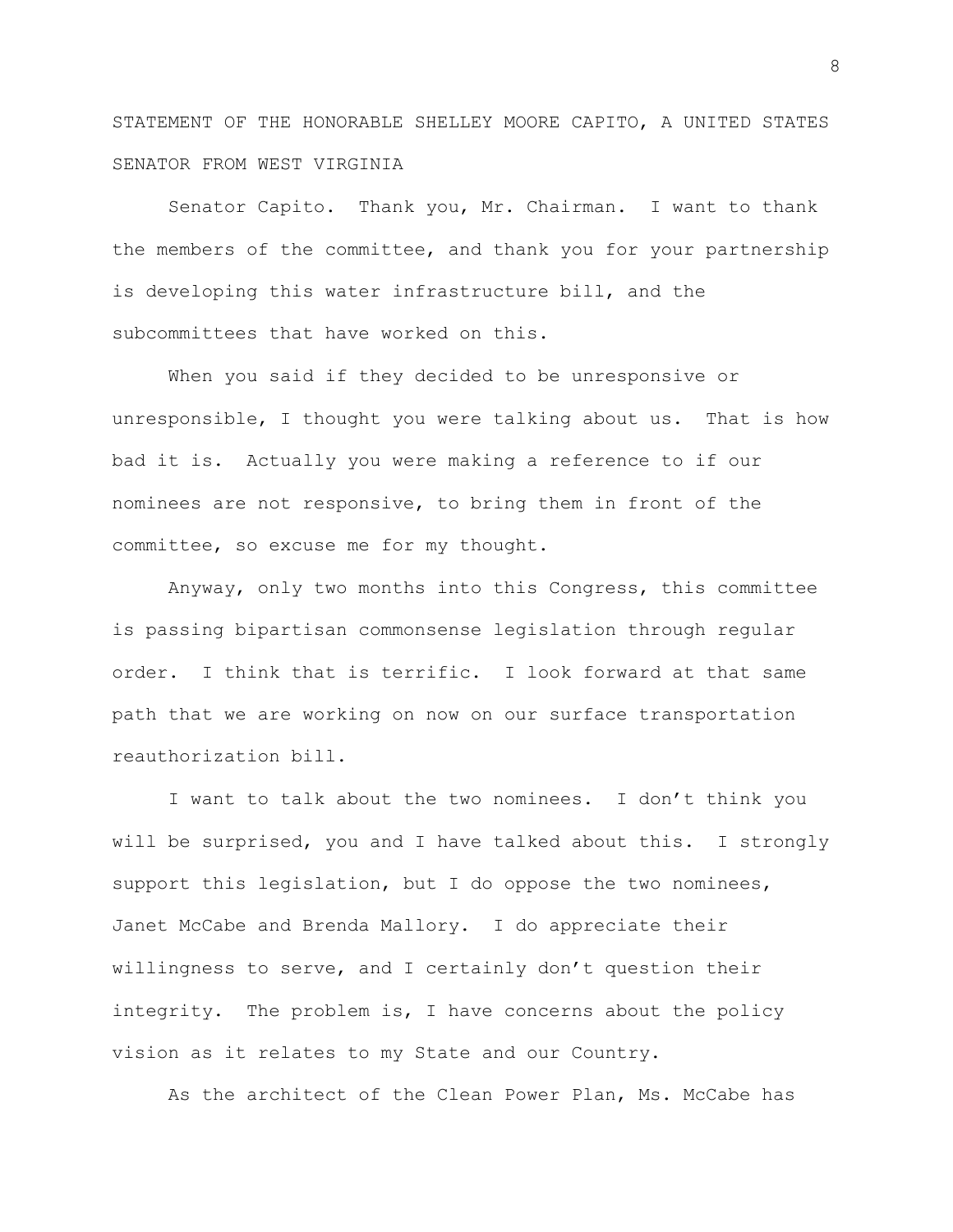not shied away from her support for this overreaching policy. Just the opposite: Ms. McCabe has basically doubled down.

In 2019, McCabe wrote an op-ed with Gina McCarthy and Joe Goffman, who is now running the Air Office at EPA. We know that Gina McCarthy is the climate czar in the White House. McCabe supported rulemaking to "deepen and accelerate CO2 reduction" a continuation of policies beyond the Clean Power Plan. That is right, in her opinion, this op-ed, the Clean Power Plan did not go far enough.

West Virginia's Attorney General, Patrick Morrissey, wrote a letter to Chairman Carper and me in opposition of Ms. McCabe's nomination. As the Attorney General stated, "there is a right and wrong path, and a bipartisan rejection of this nomination is one of the ways we can steer the right course going forward rather than return to the mistakes of the past." I agree with our Attorney General.

In 2019, my colleagues Joe Manchin and Kyrsten Sinema voted against reinstating the Clean Power Plan. Opposition to the Clean Power Plan was and is bipartisan. I expect policies that would be created by EPA under Janet McCabe's leadership would also have tough sledding. I think a fresh start with a vision of achieving environmental goals while weighing impacts would be a better start, so I cannot support Janet McCabe.

I also can't support Brenda Mallory, and I appreciate her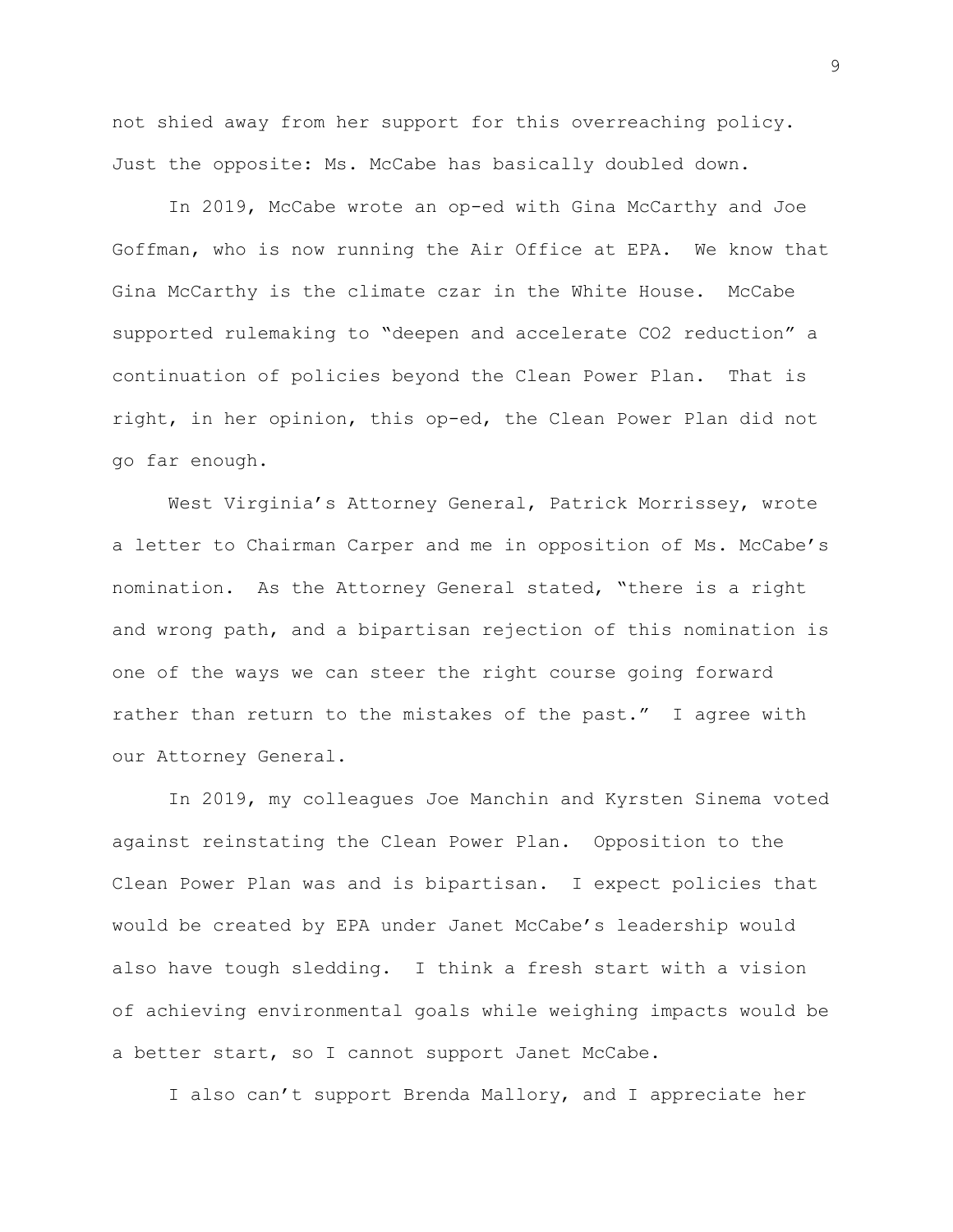openness. We have had several conversations, as I have had with Ms. McCabe, as well. Ms. Mallory has stood against long-overdue reforms of environmental review under the National Environmental Policy Act, known as NEPA. She voiced outright opposition to the Trump Administration's NEPA rule, saying "you almost don't have a choice but to remove the whole thing." She did not commit to a presumptive two-year time limit for completing environmental impact statements.

We simply cannot be content with an average of seven years to complete an environmental impact statement for a highway project. Most in Congress agree that the NEPA process needs significant improvement. The truth is there is broad support for NEPA reform, from State governments to the American Road and Transportation Builders Association, to North America's building trade unions. Those who want to address our transportation backlogs, grow our economy, and secure financing know certainty and clarity are needed.

As I have said before, if we want to build back better, we have to be able to actually build.

My opposition to Ms. McCabe and Ms. Mallory is based on fundamental differences of opinion I have with them about the direction of the Country. Where I do agree with you, Mr. Chairman, is on the legislation we have in front of us today. Together, we can be an example for our Nation of what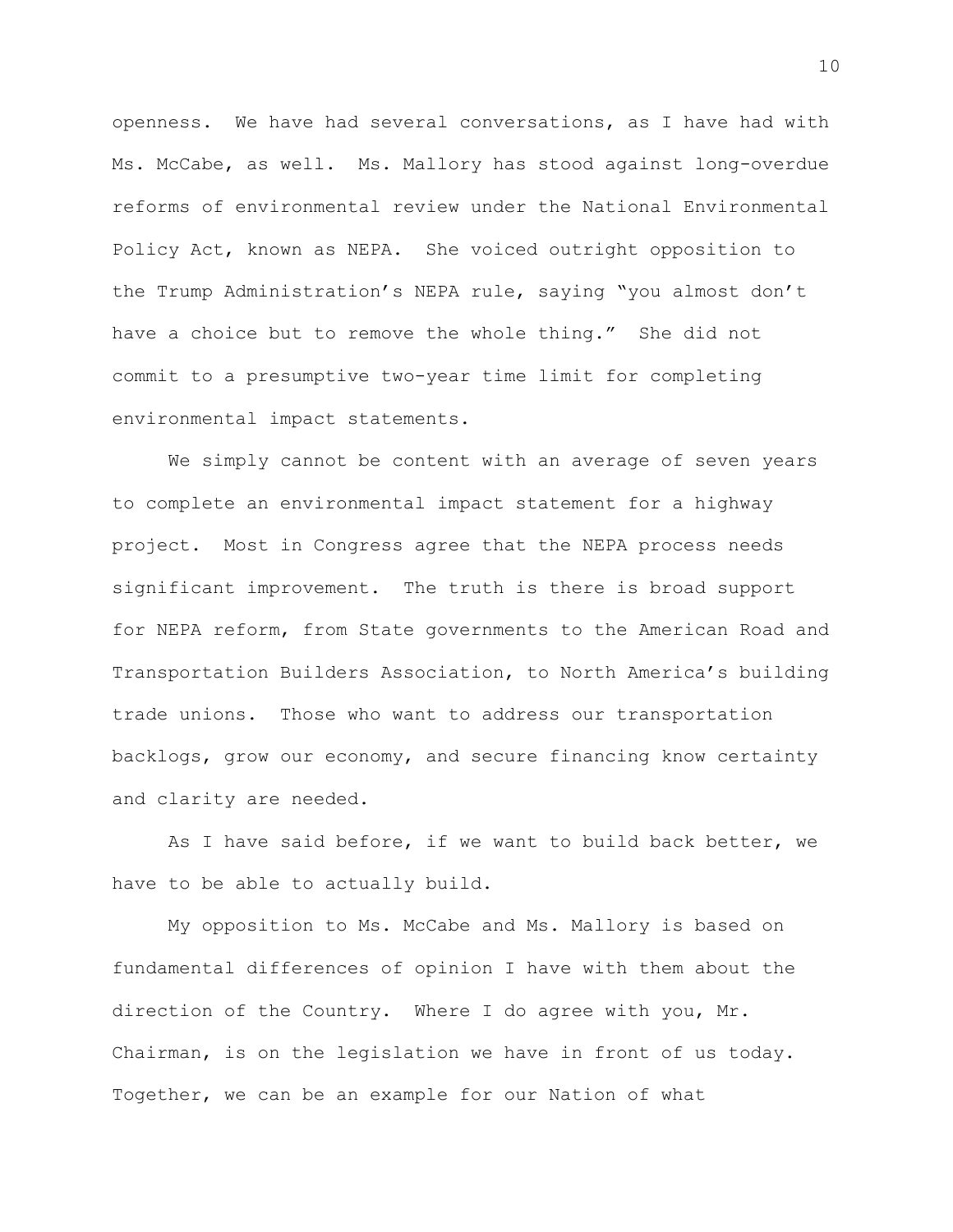bipartisan, thoughtful, and commonsense policies look like.

During last week's hearing, we heard from a panel of experts about challenges facing this Country's drinking water and wastewater infrastructure. We also received testimony on solutions.

I want to highlight just a couple of the themes that I heard from our witnesses. First, continued and additional funding is necessary for both the maintenance of existing drinking water and wastewater infrastructure and for the construction of our new projects. That said, funding must be targeted so that it reaches the communities with the greatest needs and maximizes return on our taxpayers' dollar.

Second, investment in our Nation's water workforce is vital to ensuring the effectiveness and longevity of water infrastructure investments. We heard about that from every single witness that we heard. I am pleased that the bipartisan provisions in this bill that I have championed with Senator Booker, actually, are these two issues that are included.

Also high in importance to me, and included in the bill, is funding for decentralized wastewater systems. So many of our rural communities rely on these septic systems. This bill also invests in the operational sustainability and physical resilience of our water systems. We address the growing challenges posed by cybersecurity vulnerabilities to our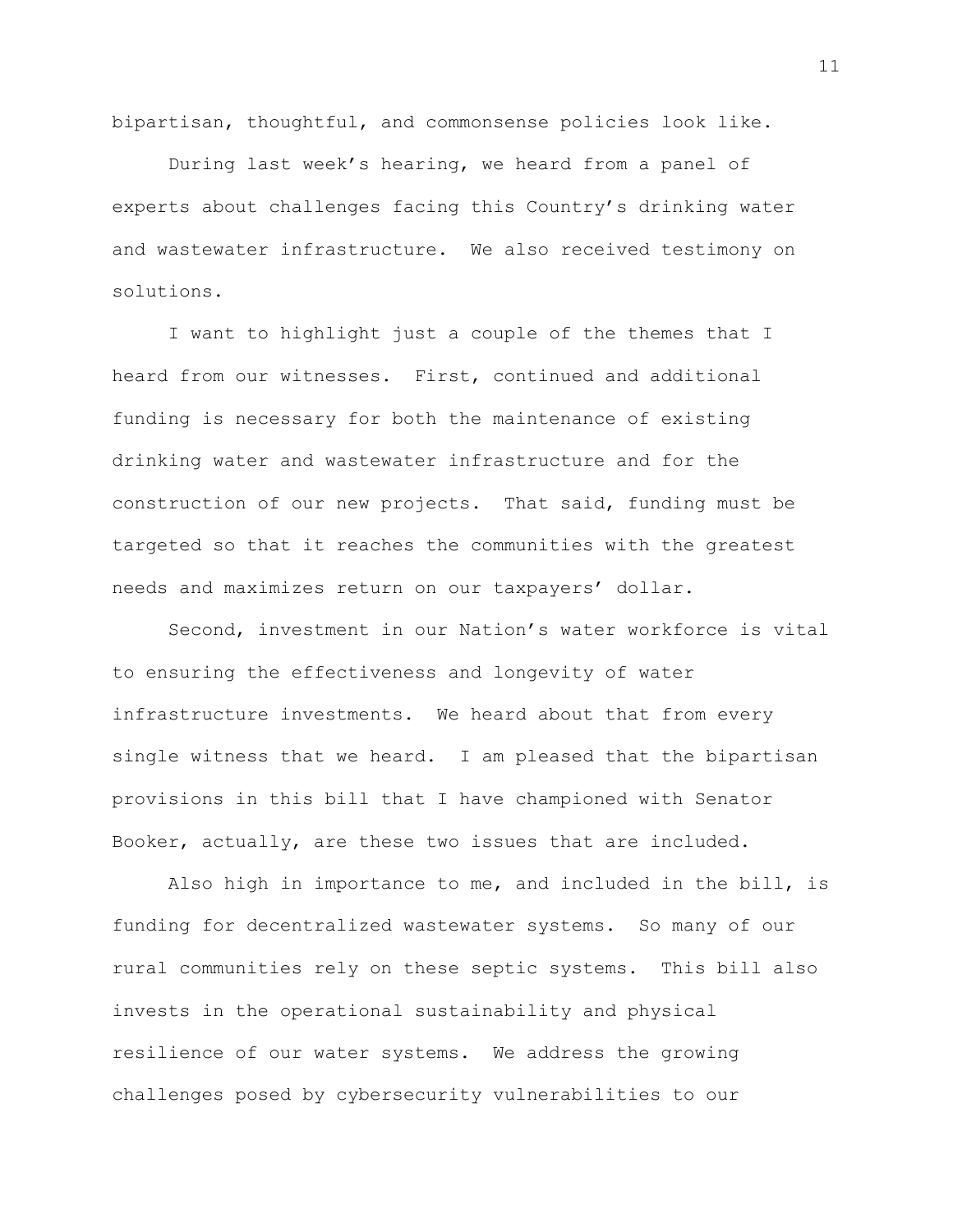drinking water supplies.

Today's bipartisan package addresses these themes, and I urge approval by my colleagues. I am also proudly supporting and cosponsoring S. 400, Senator Wicker's bill to name the main Department of Transportation building in Washington, D.C. after a truly dedicated public servant, Mr. William T. Coleman, Jr.

With that, I urge my colleagues to oppose both of the nominees today, but I strongly support both of these bills, and I thank you again.

[The prepared statement of Senator Capito follows:]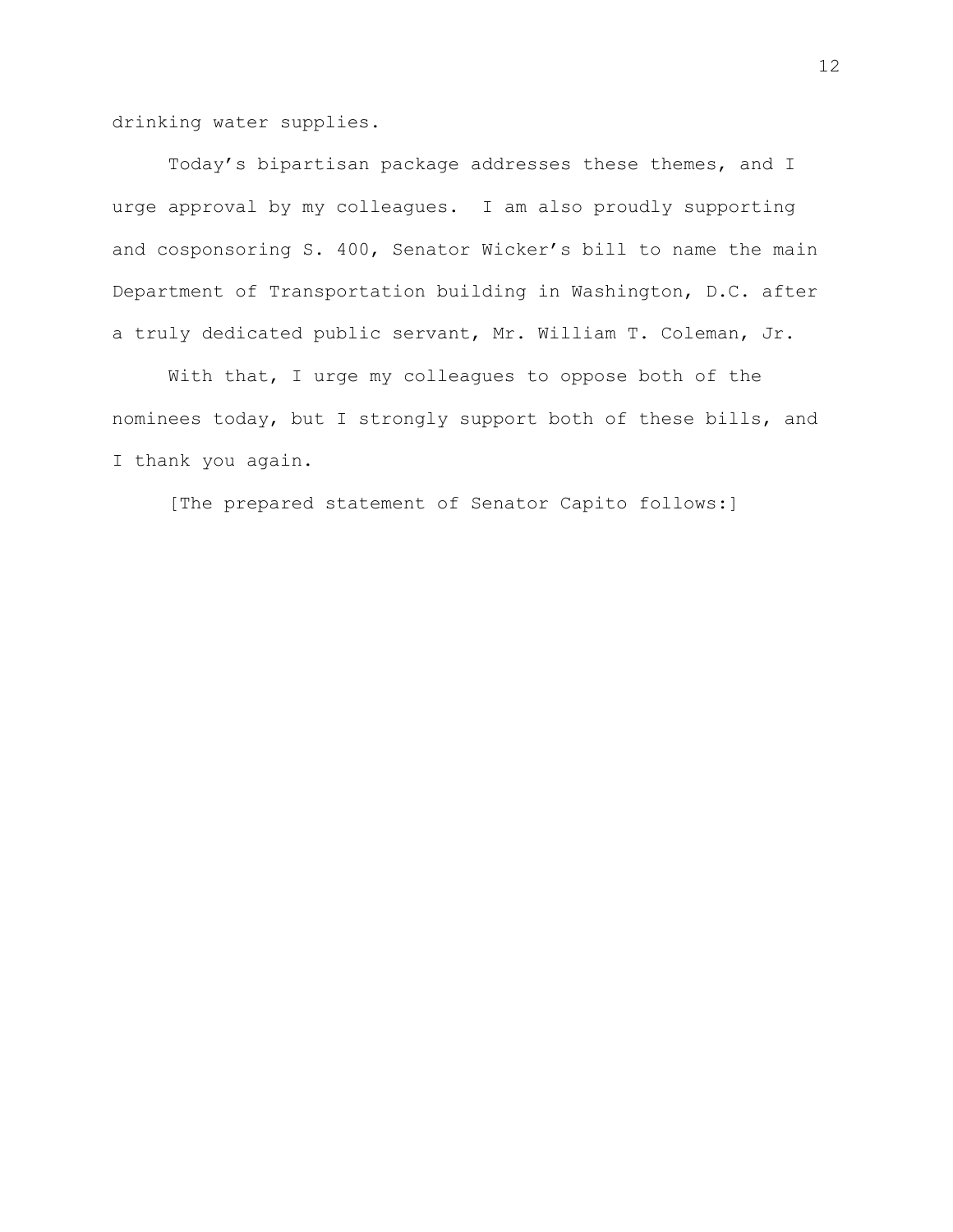Senator Carper. Thank you so much.

I am going to ask Senator Wicker if he would be willing to say a word or two with respect to William Coleman.

Senator Wicker. Yes, thank you. I know we have myriad tasks, and I don't want to prolong the vote. But I do think members need to understand what an excellent public servant we are honoring by moving this bill along to the Floor.

William T. Coleman was an accomplished legal scholar, World War II veteran, and civil rights leader before he left his mark on history by becoming a cabinet secretary. Bill Coleman was the first African American clerk to the United States Supreme Court. As a young attorney, he worked on five cases for the NAACP Legal Defense Fund that led directly to the court's landmark ruling in Brown v. Board of Education. He was also cocouncil in McLaughlin v. Florida, a case that led to the end of State bans on interracial marriage.

Bill Coleman later served on presidential commissions during the Eisenhower, Kennedy, Johnson, and Nixon Administrations. Then, in 1975, he was selected by President Gerald Ford to be the Nation's fourth Secretary of Transportation, and the first African American to hold this position. Upon his confirmation, Coleman became the second African American to hold any cabinet-level position.

Secretary Coleman provided a forward-looking vision for the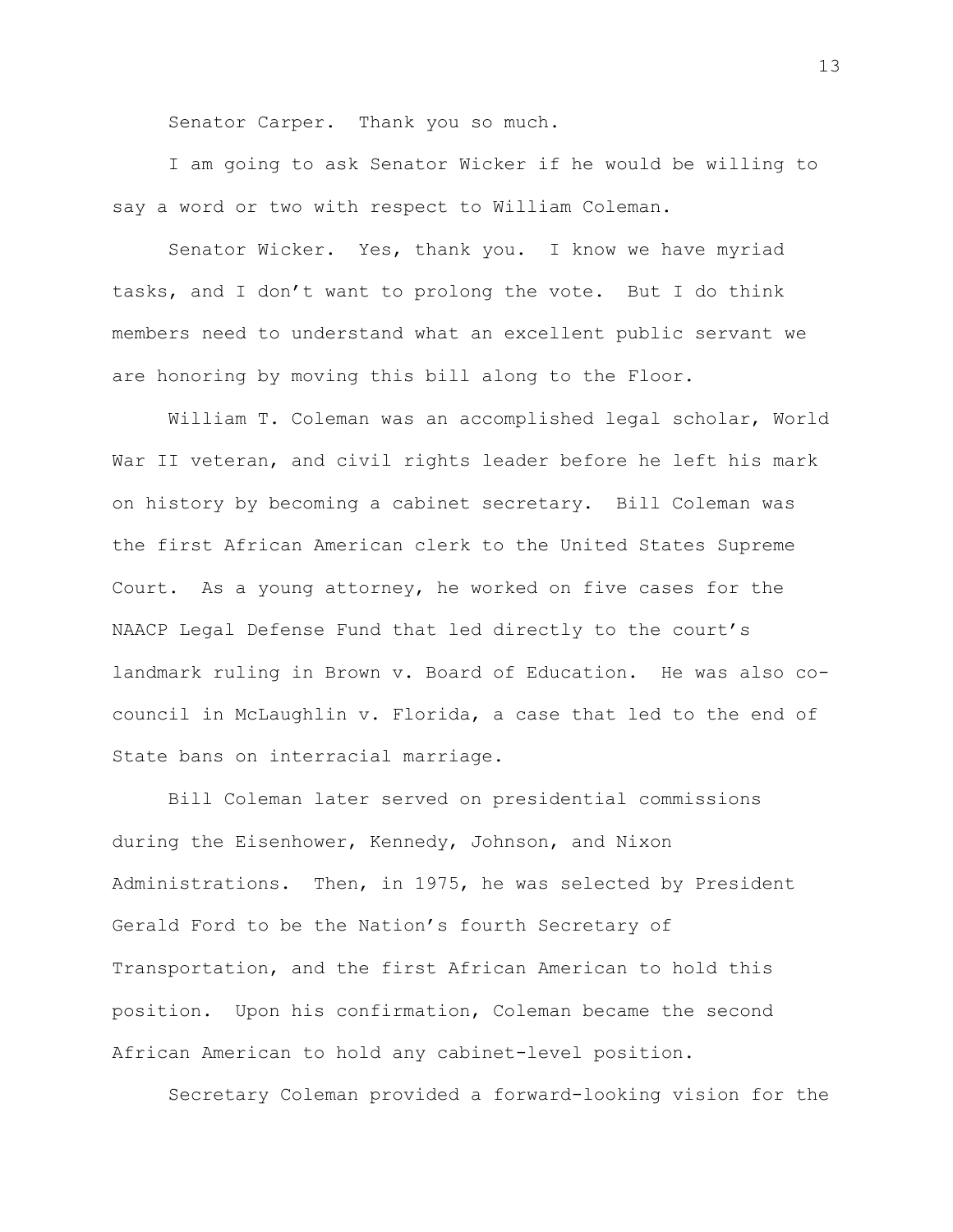future of transportation, spearheading the first comprehensive national study on transportation policy and several important reform efforts. The William T. Coleman, Jr. Department of Transportation Headquarters Act will name the Department of Transportation headquarters after this groundbreaking leader.

I want to thank my colleagues for cosponsoring. That includes Chairman Carper, Ranking Member Capito, Senators Cantwell, Tim Scott, Booker, Warnock, Toomey, Casey, Sullivan, Inhofe, Duckworth, and Barrasso. This is a fitting tribute for a distinguished public servant, which will honor his legacy for many years to come.

I thank you, Mr. Chairman.

Senator Carper. Thanks so much, and thank you for the reminder of the great role that he has played for our Country all those years. Thank you so much.

I want to ask Senator Cardin if he, and again, I don't want to pick on you, Senator Wicker, but would you be willing to say a few words about the good work that the two of you have done with respect to affordability in impoverished communities as we try to move this legislation forward, Ben?

Senator Cardin. Well, thank you, Chairman and Ranking Member, for the bipartisan manner in which we are bringing forward very important legislation today.

Senator Wicker and I have worked on many issues together,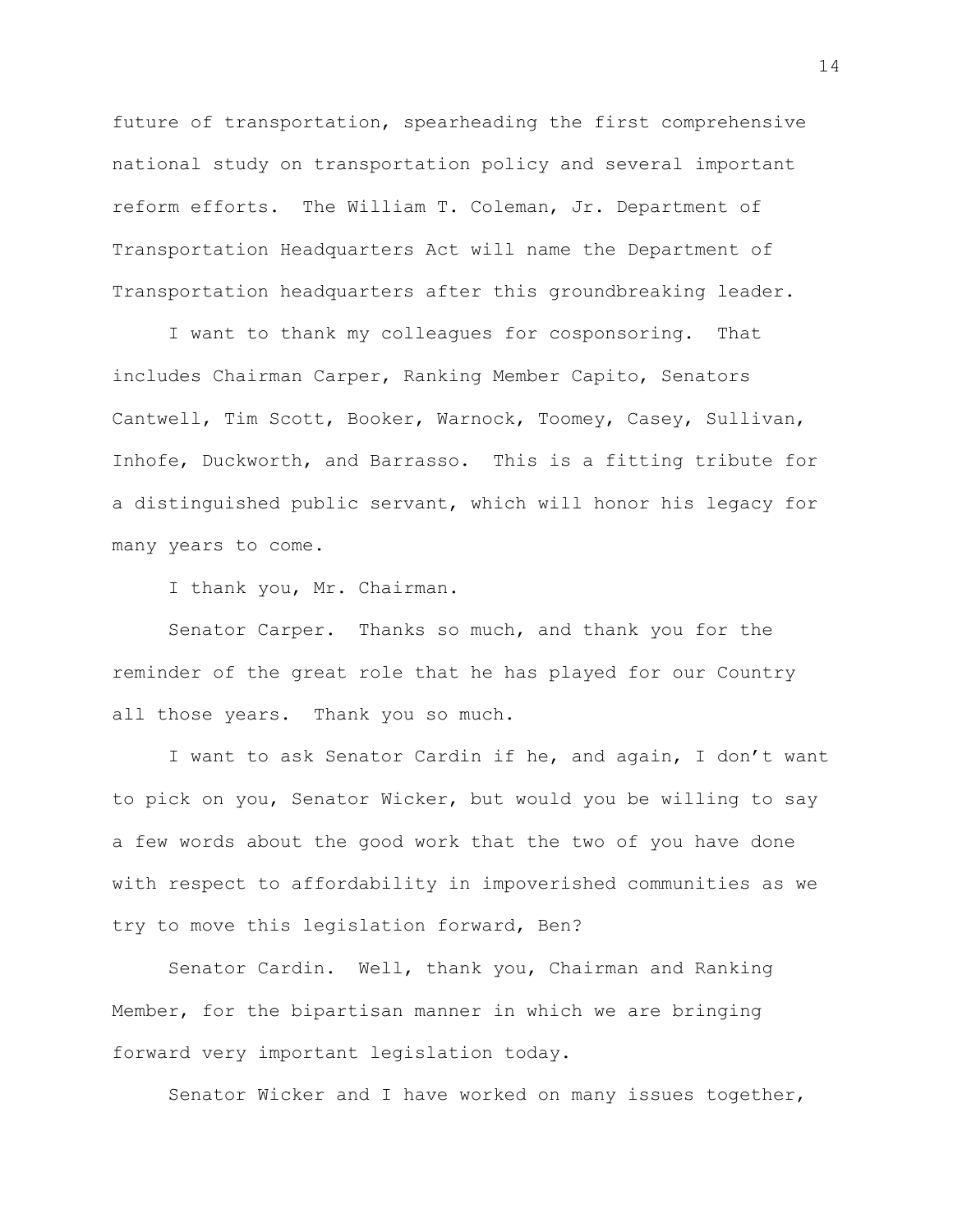including global human rights, but we also work on the needs of the people in our own Country, and I just want to congratulate the committee leadership for forwarding legislation in the bipartisan manner the mission of our committee for drinking water and wastewater infrastructure. Critically important.

I want to thank you for including a provision that Senator Wicker and I authored to help low-income families in the affordability of their water bills. This is a pilot program based upon factual information that is required to be obtained in order to move forward with the affordability issue, so I want to thank the leadership for including that provision in this legislation.

Senator Carper. We are happy to do it.

Thank you. Senator Wicker, a comment please, on this? Go ahead.

Senator Wicker. Once again, I am glad to be a teammate with my good friend, and I urge the unanimous passage of this legislation.

Senator Carper. Thanks so much. All right. Senator Duckworth, please. Thank you for being our Democratic lead on this bill, thank you.

Senator Duckworth. I have to say, thank you first and foremost, Mr. Chairman, to you, and also to Senator Cardin for allowing me to lead this bill. It is very generous of you. It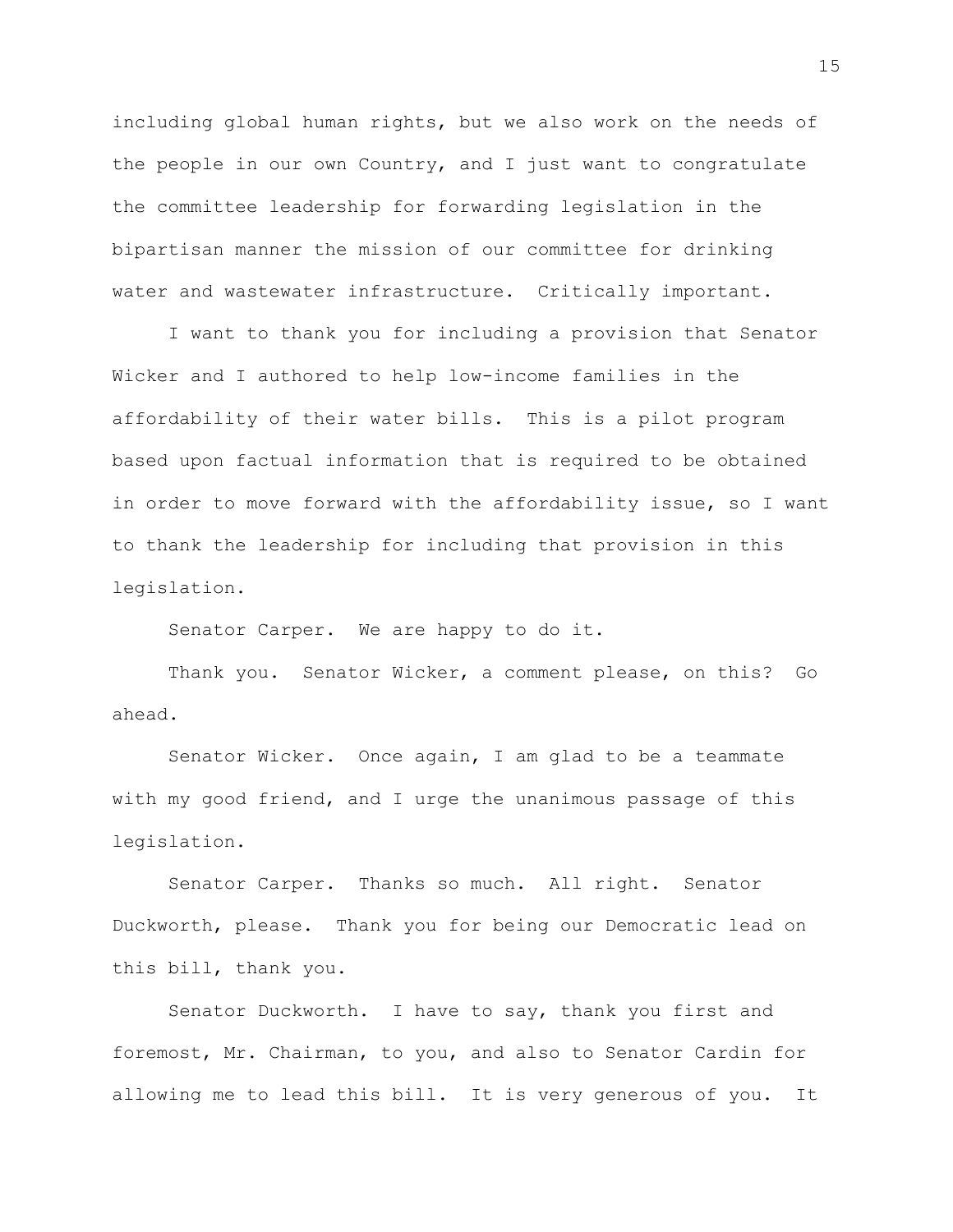is so important to my home State, where we are home to 25 percent of the lead water lines in the entire Nation. We have exponentially more lead water lines than any other State in the Nation. We are also a State that sees significant injustice when it comes to infrastructure and environmental injustice.

So I just want to thank Chairman Carper for your very strong leadership and willingness to work with me in making a comprehensive water infrastructure bill a reality. I know that both of you, all of us, share a belief that to truly build back better, our Nation must prioritize putting Americans back to work repairing, upgrading the aging pipes we all depend on to deliver our water.

I also want to thank Ranking Member Capito and subcommittee Ranking Member Lummis for working with us to make our drinking water and wastewater infrastructure bill a truly bipartisan proposal that meets the needs of the diverse communities we represent.

Of course, as I have said, the threat is particularly pressing in Illinois. My home State has the misfortune of containing more lead service lines than any other State in the Country. In fact, over 23 percent of our Nation's lead service lines may be located in Illinois. Furthermore, the city of Chicago is home to more lead service lines than any other city in the United States.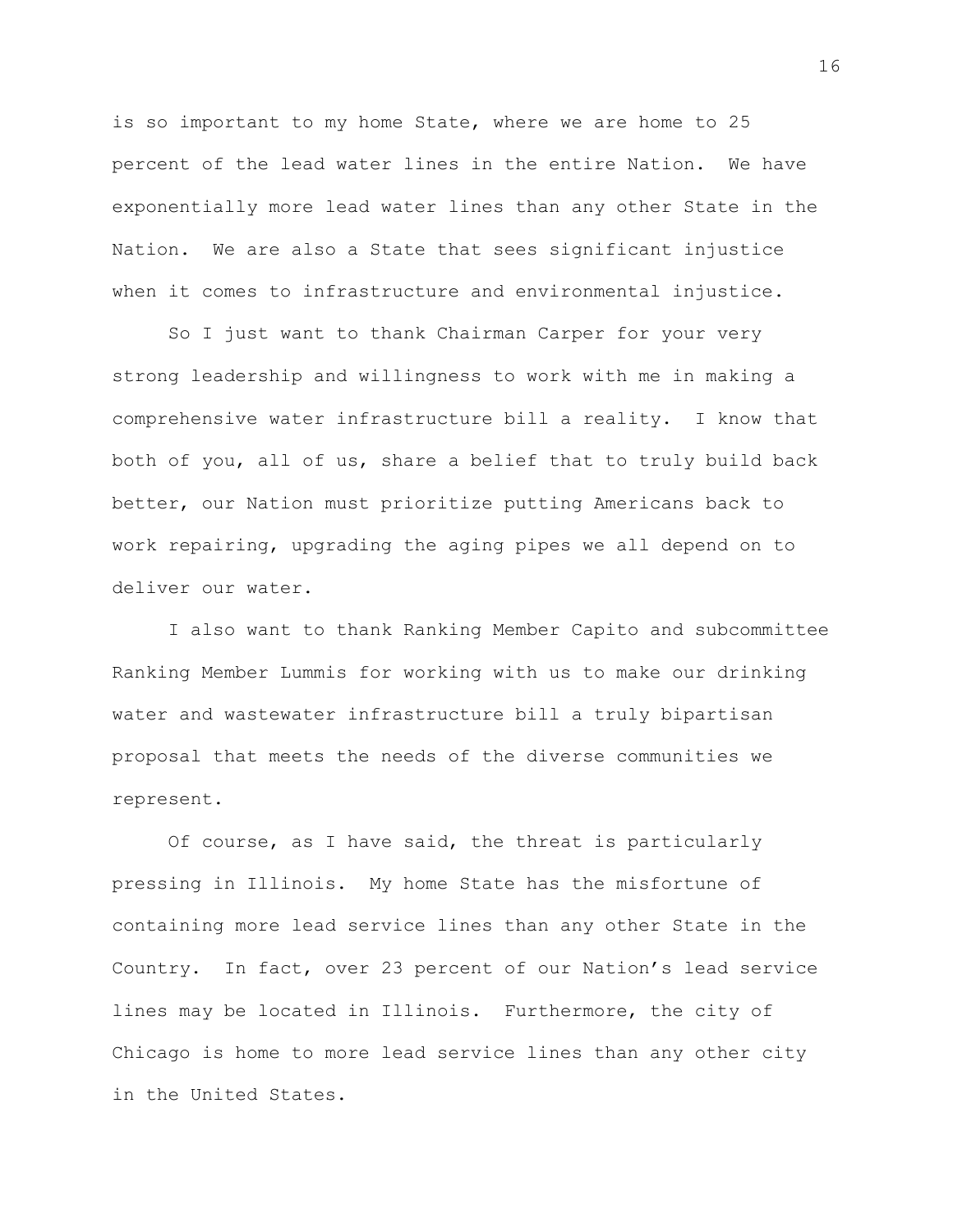I speak regularly, both with Governor Pritzker and Chicago Mayor Lightfoot; in fact, I spoke with both of them withing the last 72 hours about this very issue. They joined me in being ready and willing to fix this problem, but they need the Federal Government to step up.

But it is not just the Mayor of Chicago, it is also the Mayor of Peoria, the Mayor of Alton, Illinois. It is the farmer who farms in El Paso, Illinois. They all need clean drinking water, as well. Our States and municipalities, regardless of political affiliation, regardless of red or blue State, are ready to tackle this issue, and we here at the federal level to do our part.

A chilling Chicago Tribune report published last week revealed that between 2015 and 2020, tap water measurements in dozens of Illinois homes showed hundreds and even thousands of parts per billion of lead. These extreme levels match what researchers found during the same period in Flint, Michigan.

As with many problems in our Nation, this lead contamination is often the worst in black and brown communities. Data from one predominantly black community in Illinois showed as much as 5,300 parts per billion of lead in the drinking water, when the EPA action level is just 15 parts per billion, and the Centers for Disease Control and Prevention strongly warns parents that there is no safe level of lead exposure for a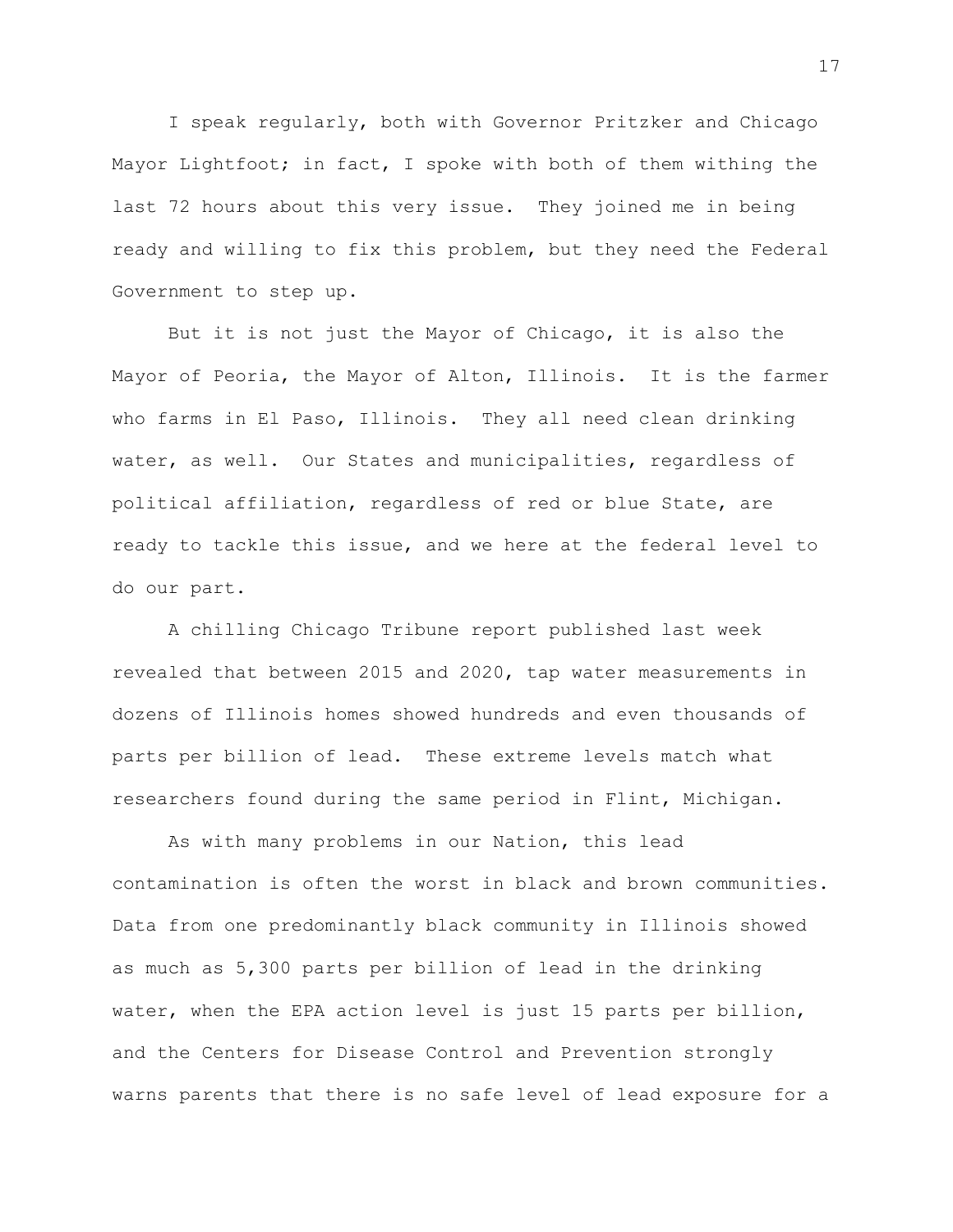child.

Years of failures to make adequate investments on a Nationwide scale in our water infrastructure has led to a status quo where thousands of constituents, our constituents, are served drinking water through what, essentially, is a lead straw. This is a dire public health crisis, and we must do more to stop it.

In favorably reporting our bill to the full Senate for consideration, this committee has taken an important first and significant step forward towards achieving our objectives. Of course, our work is not complete. I want to again express my appreciation for Chairman Carper, for his commitment to work with me as we move through the floor to integrate and refine provisions, to strengthen programs that help support full lead service line replacement in Illinois and throughout the Country. Thank you again for your support in this effort.

Chairman Carper, I look forward to making safe water a priority as we together get this Drinking Water and Wastewater Infrastructure Act of 2021 across the finish line. Thank you.

Senator Carper. Senator Duckworth, thank you for that statement. Thanks for your leadership.

Let me turn, before we vote, we will have a quorum, and we are ready to vote, but Senator Lummis, let me just yield to you for a statement as well, and then we will start voting. Anyone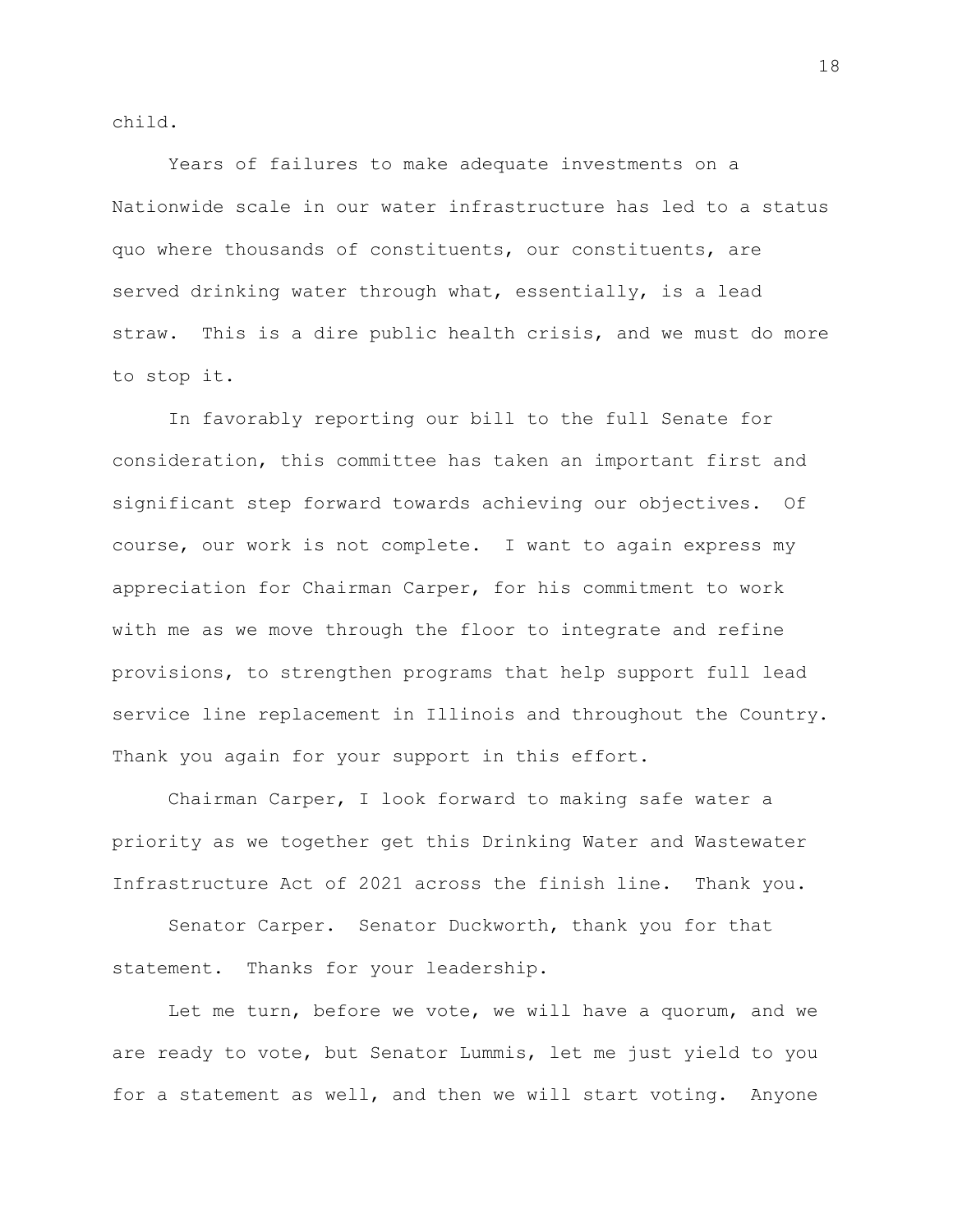after that who has something that you would like to add to the record, feel free. Senator Lummis?

Senator Lummis. Thank you, Mr. Chairman. Wastewater, clean drinking water, safe drinking water are important to all of us, of course, Democrat, Republican, rich and poor, in rural and urban areas, so I want to applaud everyone who worked on this bill, particularly our personal staffs, the committee staffs, minority and majority party both.

Thank you, Mr. Chairman. Thank you, Ranking Member Capito, and thank you, Senator Duckworth. It is very nice to work with you all. Thank you. I yield back.

Senator Carper. It is great to have you here.

All right. Anyone who would like to speak after the vote, you are most welcome to do that. We have some folks who have to get to other hearings, meetings, for the voting as well.

Now, I would like to call up Presidential Nomination 79-7, that is Brenda Mallory of Maryland to be a Member and Chair of the Council on Environmental Quality. I move to approve and report the nomination favorably to the Senate. Is there a second?

Senator Cardin. Second.

Senator Carper. It has been seconded. The clerk will call the roll.

The Clerk. Mr. Boozman?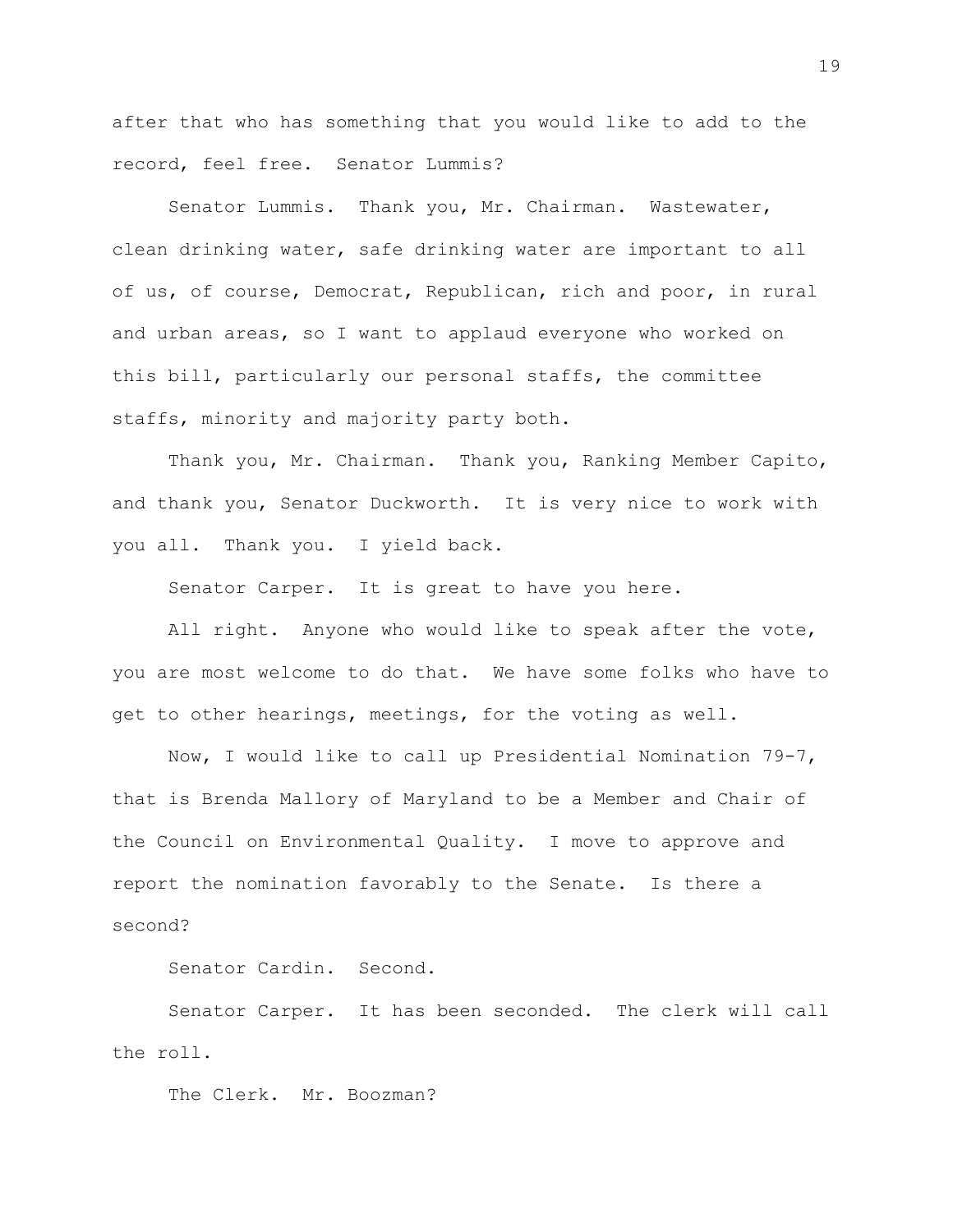Senator Boozman. No.

The Clerk. Mrs. Capito?

Senator Capito. No.

The Clerk. Mr. Cardin?

Senator Cardin. Aye.

The Clerk. Mr. Cramer?

Senator Cramer. No.

The Clerk. Ms. Duckworth?

Senator Duckworth. Aye.

The Clerk. Ms. Ernst?

Senator Ernst. No.

The Clerk. Mr. Graham?

Senator Capito. Yes, by proxy.

The Clerk. Mr. Inhofe?

Senator Capito. No, by proxy.

The Clerk. Mr. Kelly?

Senator Kelly. Aye.

The Clerk. Ms. Lummis?

Senator Lummis. No.

The Clerk. Mr. Markey?

Senator Markey. Aye.

The Clerk. Mr. Merkley?

Senator Merkley. Aye.

The Clerk. Mr. Padilla?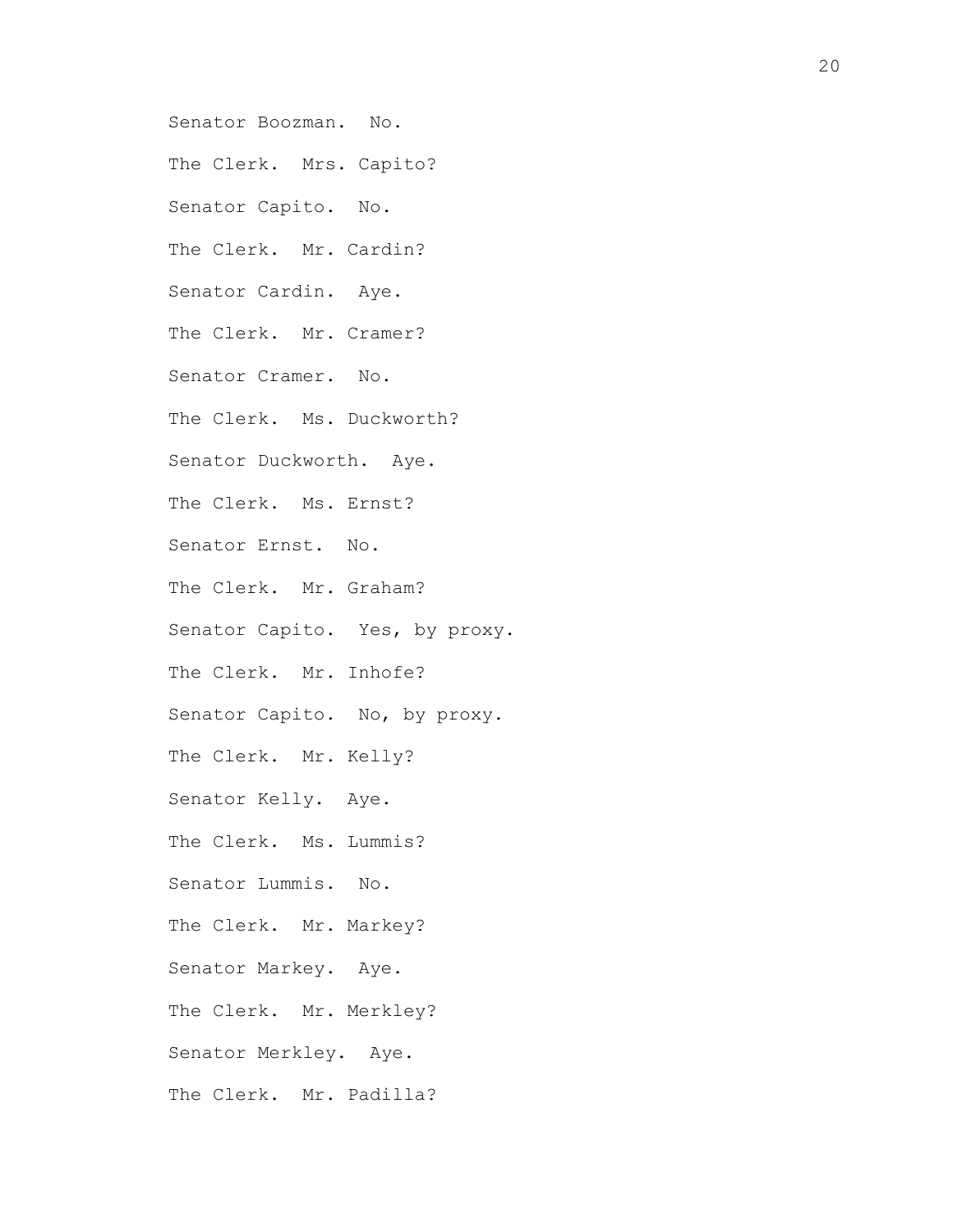Senator Padilla. Aye. The Clerk. Mr. Sanders? Senator Sanders. Yes. The Clerk. Mr. Shelby? Senator Capito. No, by proxy. The Clerk. Ms. Stabenow? Senator Stabenow. Aye. The Clerk. Mr. Sullivan? Senator Capito. No, by proxy. The Clerk. Mr. Whitehouse? Senator Whitehouse. Aye. The Clerk. Mr. Wicker? Senator Wicker. No. The Clerk. Mr. Chairman? Senator Carper. Aye.

The Clerk. Mr. Chairman, the yeas are eleven, the nays are nine.

Senator Carper. Thank you very much.

Now, I would like to call up Presidential Nomination 79-8. That is of Janet McCabe of Indiana to serve as Deputy Administrator of the Environmental Protection Agency. I move to approve and report the nomination favorably to the Senate. Is there a second?

Senator Lummis. Second.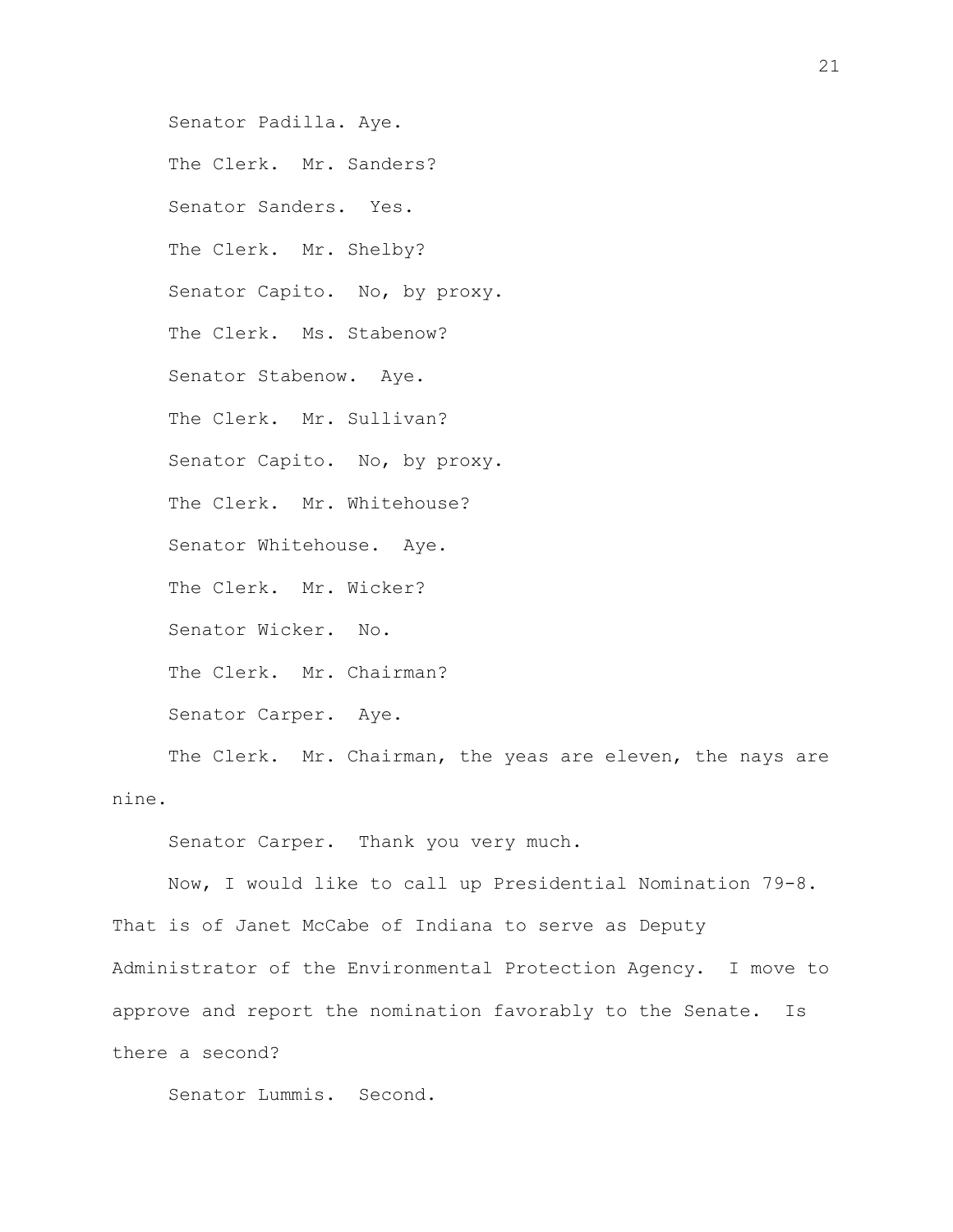Senator Carper. The clerk will call the roll.

The Clerk. Mr. Boozman?

Senator Boozman. No.

The Clerk. Mrs. Capito?

Senator Capito. No.

The Clerk. Mr. Cardin?

Senator Cardin. Aye.

The Clerk. Mr. Cramer?

Senator Cramer. No.

The Clerk. Ms. Duckworth?

Senator Duckworth. Aye.

The Clerk. Ms. Ernst?

Senator Ernst. No.

The Clerk. Mr. Graham?

Senator Capito. No, by proxy.

The Clerk. Mr. Inhofe?

Senator Capito. No, by proxy.

The Clerk. Mr. Kelly?

Senator Kelly. Aye.

The Clerk. Ms. Lummis?

Senator Lummis. No.

The Clerk. Mr. Markey?

Senator Markey. Aye.

The Clerk. Mr. Merkley?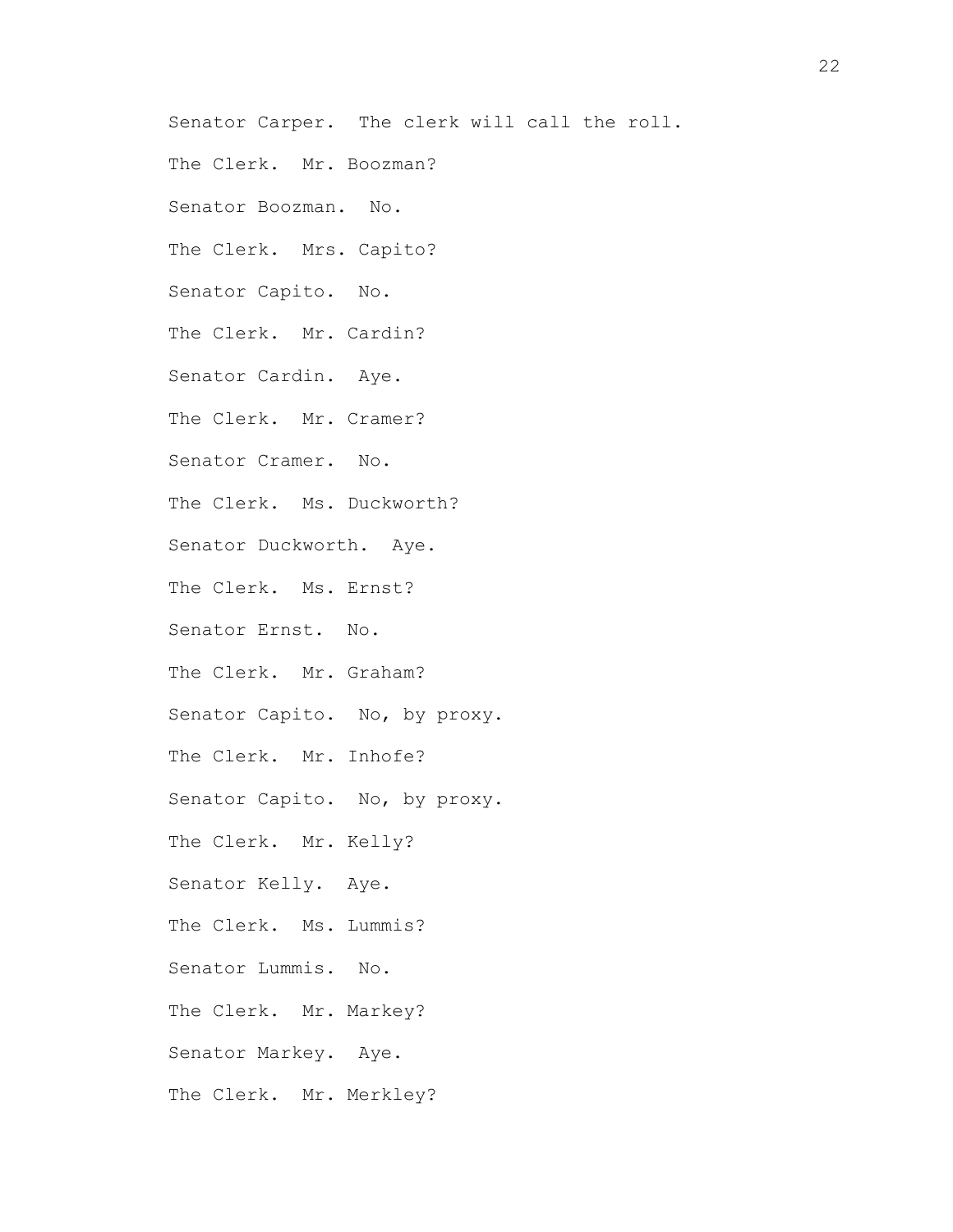Senator Merkley. Aye. The Clerk. Mr. Padilla? Senator Padilla. Aye. The Clerk. Mr. Sanders? Senator Sanders. Aye. The Clerk. Mr. Shelby? Senator Capito. No, by proxy. The Clerk. Ms. Stabenow? Senator Stabenow. Aye. The Clerk. Mr. Sullivan? Senator Capito. No, by proxy. The Clerk. Mr. Whitehouse? Senator Whitehouse. Aye. The Clerk. Mr. Wicker? Senator Wicker. Aye. The Clerk. Mr. Chairman? Senator Carper. Aye. The Clerk. Mr. Chairman, the yeas are eleven, the nays are

nine.

Senator Carper. Senator Capito, would you just repeat what you just said to me, please?

Senator Capito. Yes, thank you. My mistake here, when I voted, when I said Senator Graham's "no" vote, I should have said "no, by proxy." I would like to have that recorded as a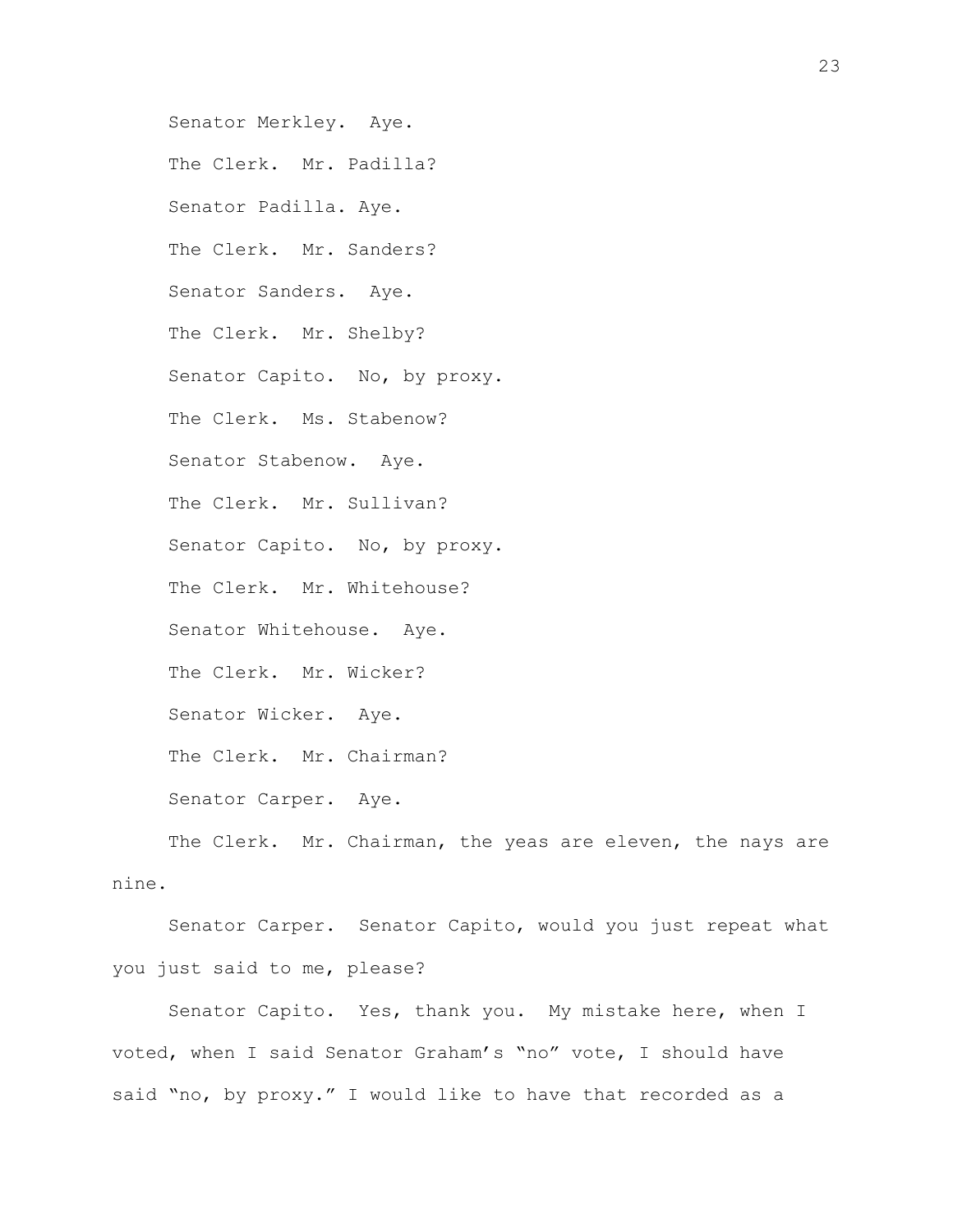proxy vote.

The Clerk. Yes, ma'am.

Senator Carper. The clerk will restate the outcome,

please? Would you just restate the outcome, please, of the last vote?

The Clerk. Yes. The yeas are eleven, the nays are nine.

Senator Carper. That sounds just about as close as it gets, but at the end of the day, it will be a "w" for us, and I hope for our Country. I think so.

Whether you voted yes or no, I am glad we got this far, the opportunity to put out the nominations, and we will have an opportunity to revisit.

I am going to be encouraging both nominees. They clearly have some work to do, in talking with especially our Republican colleagues. As we go forth, from this date, I want to make sure that your voices are heard with all these nominees, if they are confirmed, so thank you.

With that, let's turn to the Drinking Water and Wastewater Infrastructure Act. I want to thank everybody for being here. We needed everybody, so I thank you for coming.

Senator Capito and I would lead to consider S. 914, which was introduced yesterday and is identical to the bill circulated to all members of the committee on Friday as the base text for the committee's consideration. Therefore, by unanimous consent,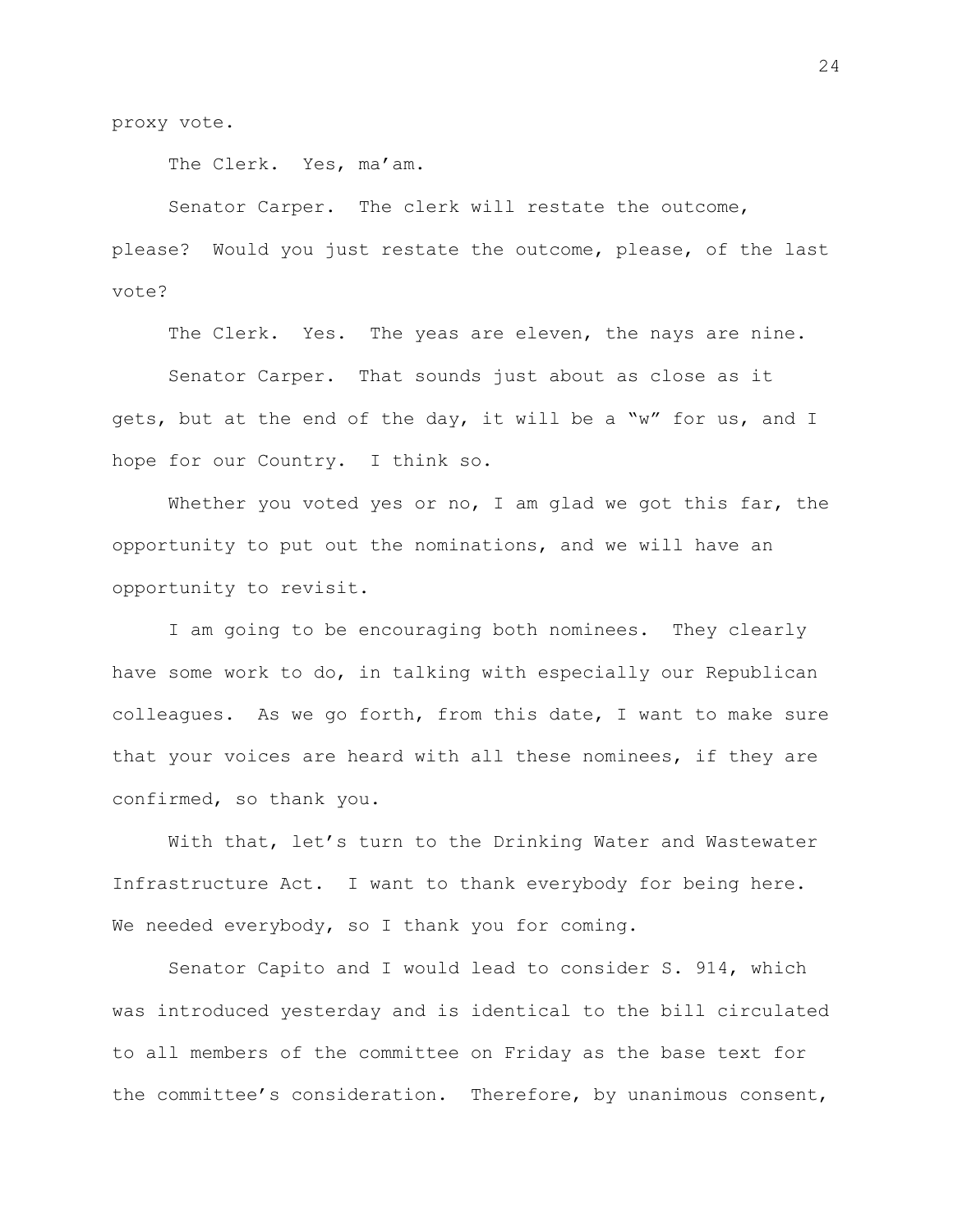S. 914 is considered the base text.

Is there objection?

[No audible response.]

Senator Carper. There is none.

I am pleased that we are able to work with Senators Capito, Duckworth, Lummis, Cardin, and Cramer to resolve the outstanding issues with the circulated text. The bipartisan agreement is embodied in the Carper-Capito Amendment Number 1.

I move to adopt the Carper-Capito Substitute Amendment. Senator Capito and I have agreed to do this by voice vote. All in favor, please say aye.

[Chorus of ayes.]

Senator Carper. Opposed, say nay.

[No audible response.]

Senator Carper. The ayes have it. I now move that the committee report S. 914, the Drinking Water and Wastewater Infrastructure Act of 2021 as amended. Is there a second?

Senator Capito. Second. Senator Carper. The clerk will call the roll. The Clerk. Mr. Boozman? Senator Boozman. Yes. The Clerk. Mrs. Capito? Senator Capito. Yes. The Clerk. Mr. Cardin?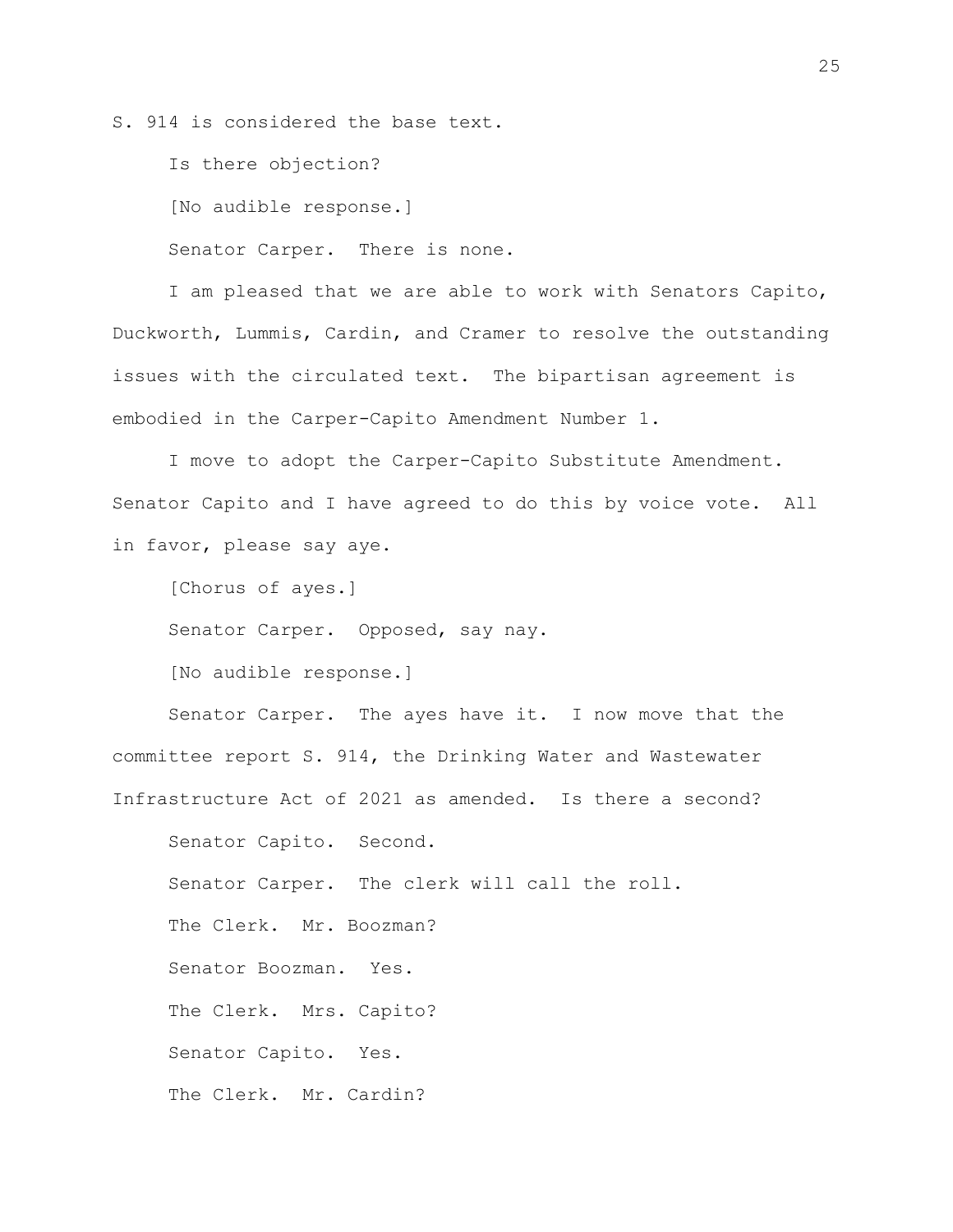Senator Cardin. Aye. The Clerk. Mr. Cramer? Senator Cramer. Aye. The Clerk. Ms. Duckworth? Senator Duckworth. Aye. The Clerk. Ms. Ernst? Senator Ernst. Aye. The Clerk. Mr. Graham? Senator Capito. Aye, by proxy. The Clerk. Mr. Inhofe? Senator Capito. Aye, by proxy. The Clerk. Mr. Kelly? Senator Kelly. Aye. The Clerk. Ms. Lummis? Senator Lummis. Aye. The Clerk. Mr. Markey? Senator Markey. Aye. The Clerk. Mr. Merkley? Senator Merkley. Aye. The Clerk. Mr. Padilla? Senator Padilla. Aye. The Clerk. Mr. Sanders? Senator Sanders. Aye. The Clerk. Mr. Shelby?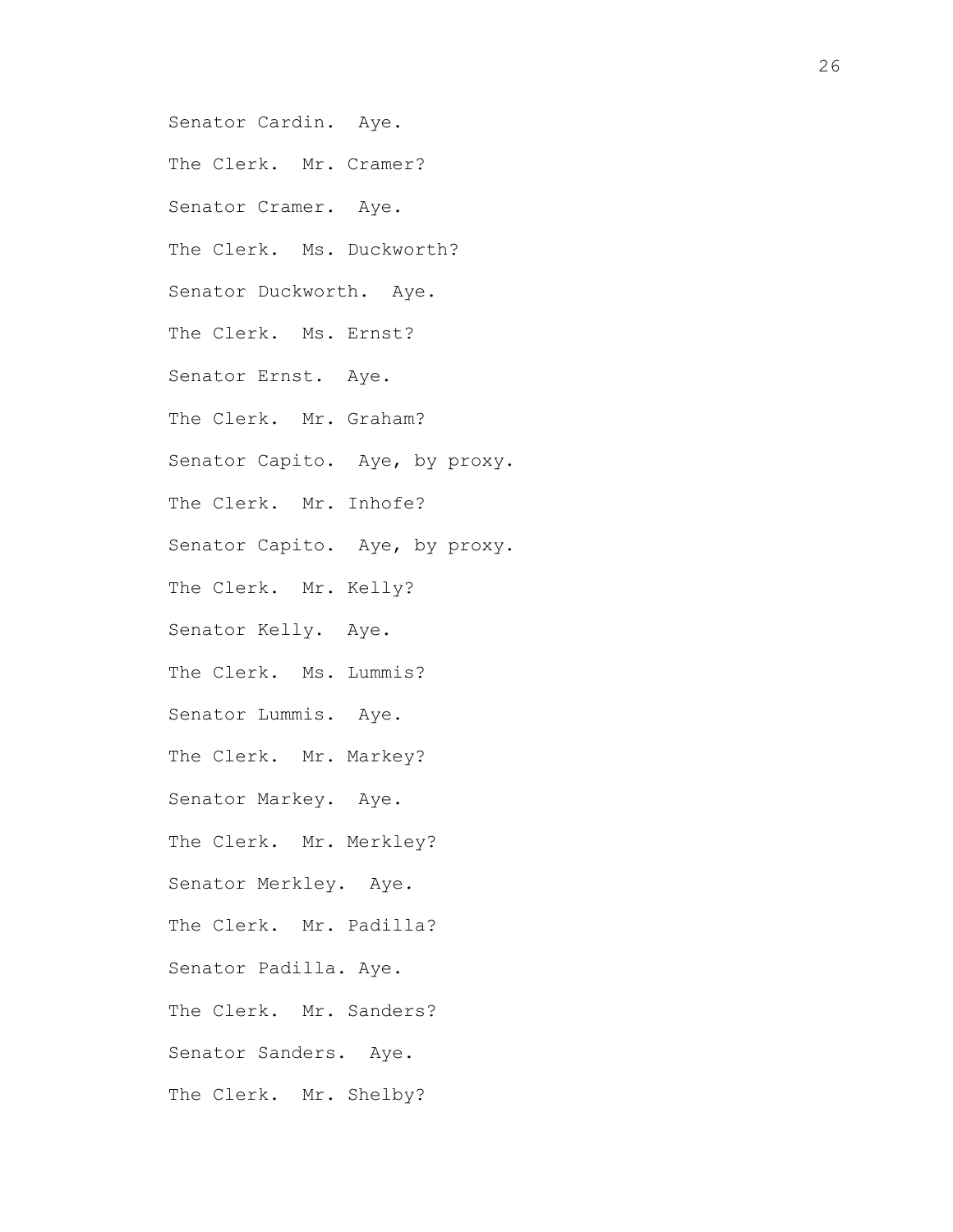Senator Capito. Aye, by proxy. The Clerk. Ms. Stabenow? Senator Stabenow. Aye. The Clerk. Mr. Sullivan? Senator Capito. Aye, by proxy. The Clerk. Mr. Whitehouse? Senator Whitehouse. Aye. The Clerk. Mr. Wicker? Senator Capito. Aye, by proxy. The Clerk. Mr. Chairman? Senator Carper. Aye. The Clerk. Mr. Chairman, the yeas are 20, the nays are zero.

Senator Carper. Say that again, I think you said 20 to zero. Was that 20 to zero?

The Clerk. Mr. Chairman, the yeas are 20, the nays are zero.

Senator Carper. Is that a unanimous vote, Mr. Clerk? [Laughter.]

Senator Carper. That is good. That is great. Okay, folks, we can be proud of that. I am very proud of all of us and, in particular, our staffs who have worked on this. This legislation is favorably reported. Thank you all.

Final business before us today is S. 400, the William T.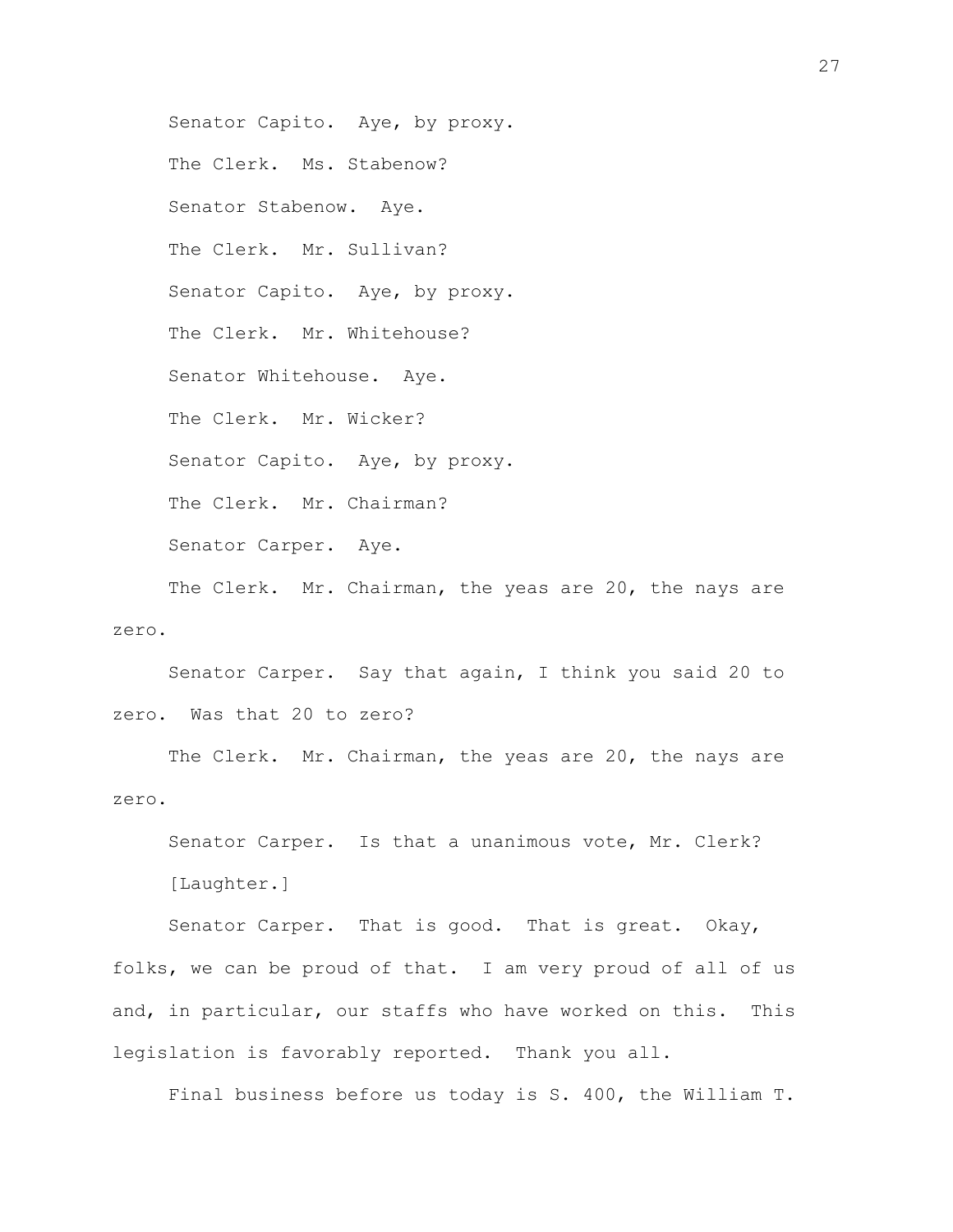Coleman, Jr. Department of Transportation Headquarters Act, and I move to favorably report S. 400.

Senator Wicker, would you like to second that? He is not here.

Senator Capito. Second.

Senator Carper. All right. It has been moved, and seconded. All in favor, say aye.

[Chorus of ayes.]

Senator Carper. Opposed, say nay.

[No audible response.]

Senator Carper. I don't hear any nays. In the opinion of the chair, the ayes have it, and the legislation is reported.

The voting portion of our meeting is concluded. I want to thank everyone for joining us today and for the hard work that has gone into this. Is there anyone who would like to make a statement at this point in time? Senator Padilla is recognized.

Senator Padilla. Sure. Thank you, Mr. Chairman. Mr. Chair, I want to thank you and Ranking Member Capito and your staffs for the hard work that went into crafting this significant bill that we just acted upon.

But I want to take this opportunity, colleagues, to call attention to the one million Californians who cannot drink their tap water due to contamination. I believe this bill will make a meaningful difference in helping deliver clean, safe drinking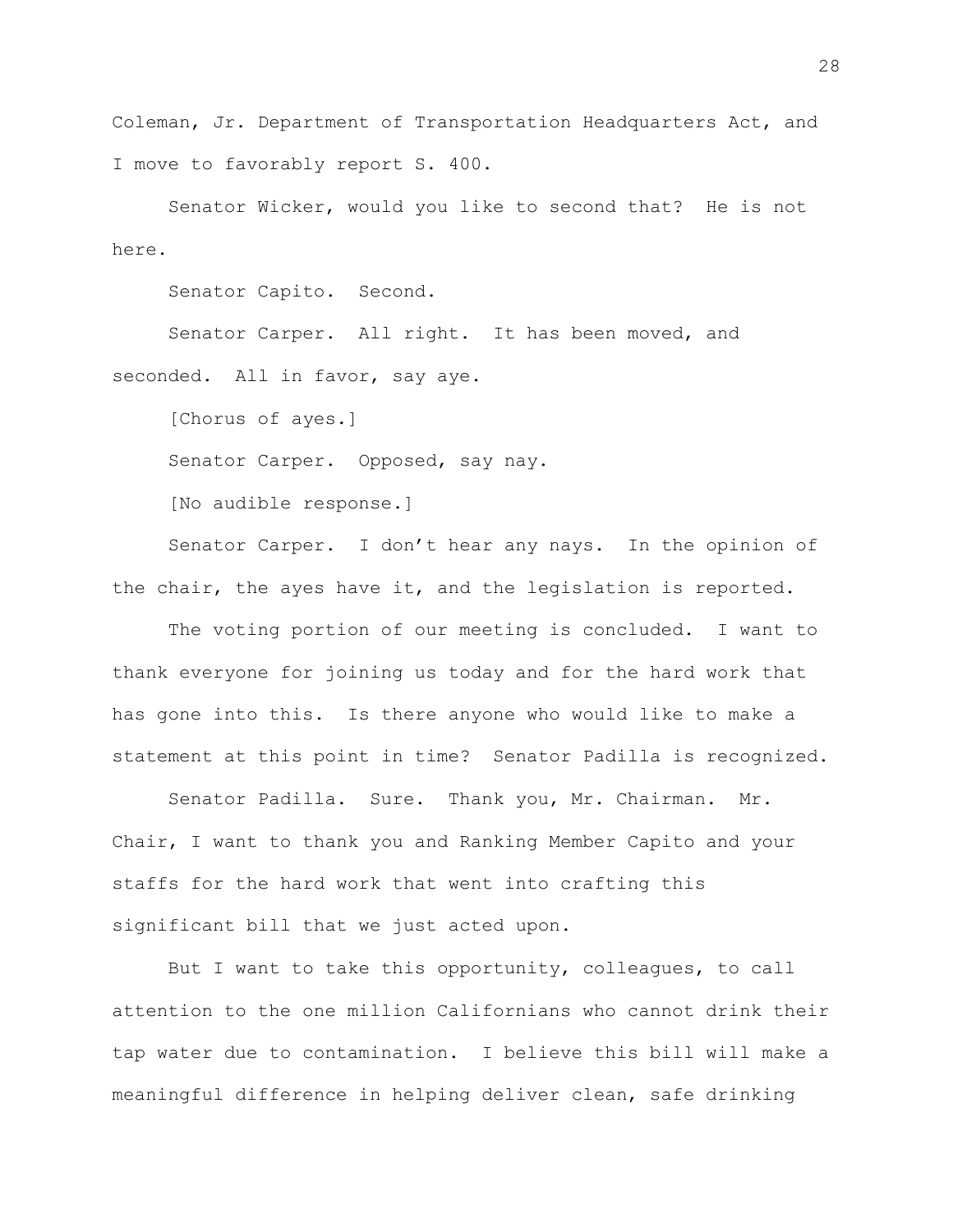water to millions of Californians.

In particular, I would like to highlight some priorities of mine that are included in the legislation: reauthorization of the Water Infrastructure Finance and Innovation Act, known as WIFIA, which has provided \$3.3 billion in financing for California water projects, grants to assist small and disadvantaged communities that do not have safe drinking water, which is critical as California enters yet another year of drought, and the new EPA pilot program for low-income water rate assistance, the Rural and Low Income Drinking Water Assistance Pilot Program.

I particularly want to focus on this last one, given the water debt emergency facing my State and others across the Country as a result of the COVID-19 pandemic. One in eight California households currently have unpaid water bills, totaling an estimated \$1 billion. Mr. Chairman, I would like to ask consent to submit a letter into the record from a broad coalition of California organizations, communities, and water agencies emphasizing the critical need to address this and other equity issues surrounding affordable, safe drinking water. I think the pilot program included in this bill is a good start, but we must do much more.

Mr. Chairman, I hope to work you and Ranking Member Capito on a bipartisan basis as this bill moves to the Floor to input a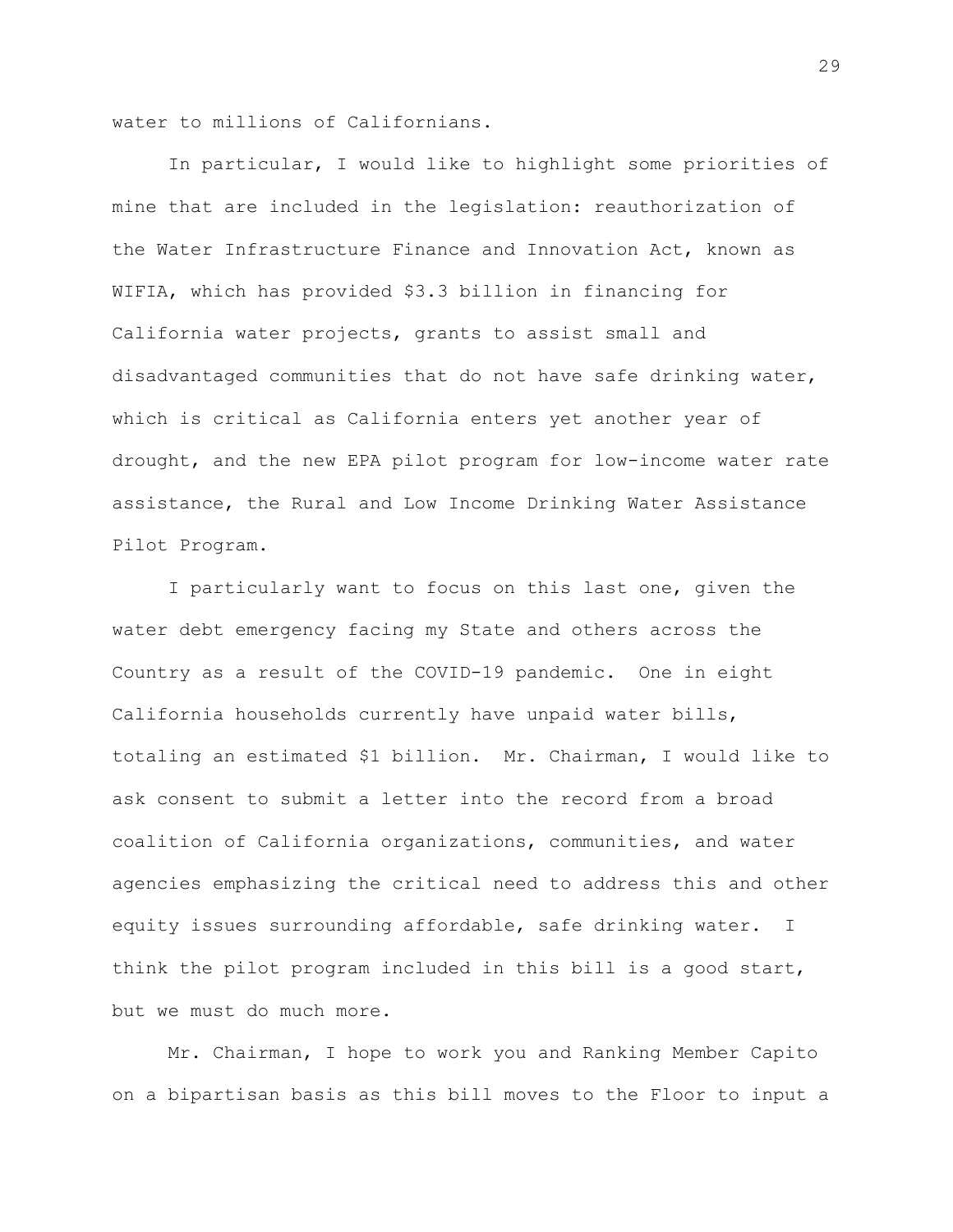permanent, long-term assistance program to help low-income Americans access safe drinking water, just like we have programs to help low-income Americans with their energy bills.

Thank you, Mr. Chairman.

Senator Carper. Senator Padilla, would you make your unanimous consent request again, please?

Senator Padilla. Yes. Request to ask consent to submit a letter to the record from a broad coalition of California organization, communities, and water agencies emphasizing the critical need to address this and other equity issues surrounding affordable, safe drinking water.

Senator Carper. Without objection, so ordered. [The referenced information follows:]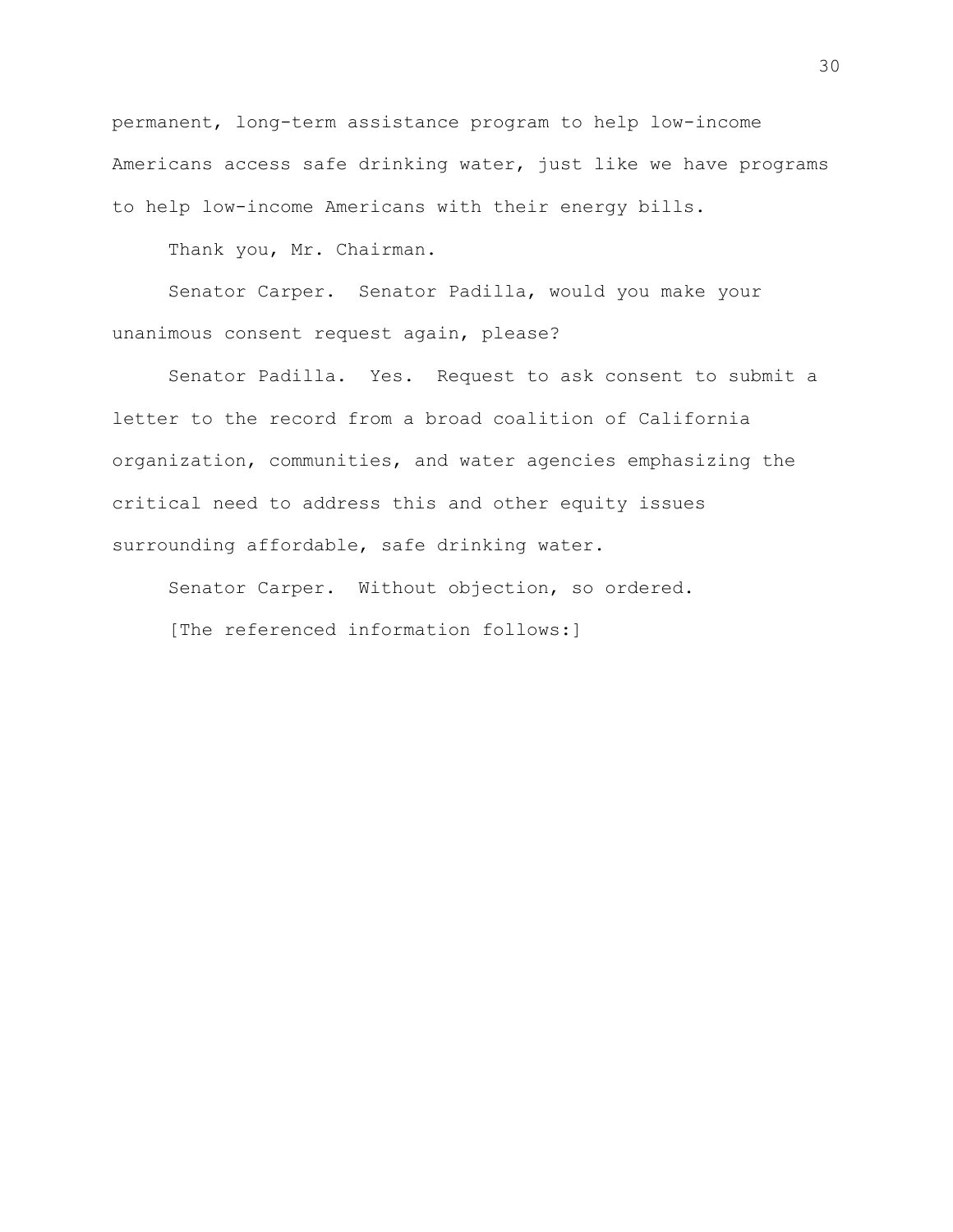Senator Padilla. Thank you, Mr. Chairman.

Senator Carper. You are welcome. Thanks for your good work.

Anyone else? Senator Kelly, did you have something that you wanted to add, please?

Senator Kelly. Thank you, Mr. Chairman. I want to take a moment to discuss the Drinking Water and Wastewater Infrastructure Act of 2021, of which I am a proud cosponsor. Recent data indicates that the drought conditions in Arizona and the entire southwest are worse than they have been in 20 years.

At a time when Arizona's population continues to grow, ongoing water shortages pose a serious threat to Arizona's economy and the livelihoods of all Arizonans, yet at a time when water conservation is so critical, most of our Arizona drinking water infrastructure is more than 30 years old, and Arizona's wastewater infrastructure is suffering from a \$1.4 billion investment shortfall.

To adapt to ongoing drought conditions, Arizona must make smart investments in our drinking water infrastructure to prevent leaks and water main breaks that waste our precious water resources and in our water infrastructure to support new, advanced water reuse technologies.

That is why I am proud to cosponsor the Drinking Water and Wastewater Infrastructure Act of 2021. This bill creates a \$50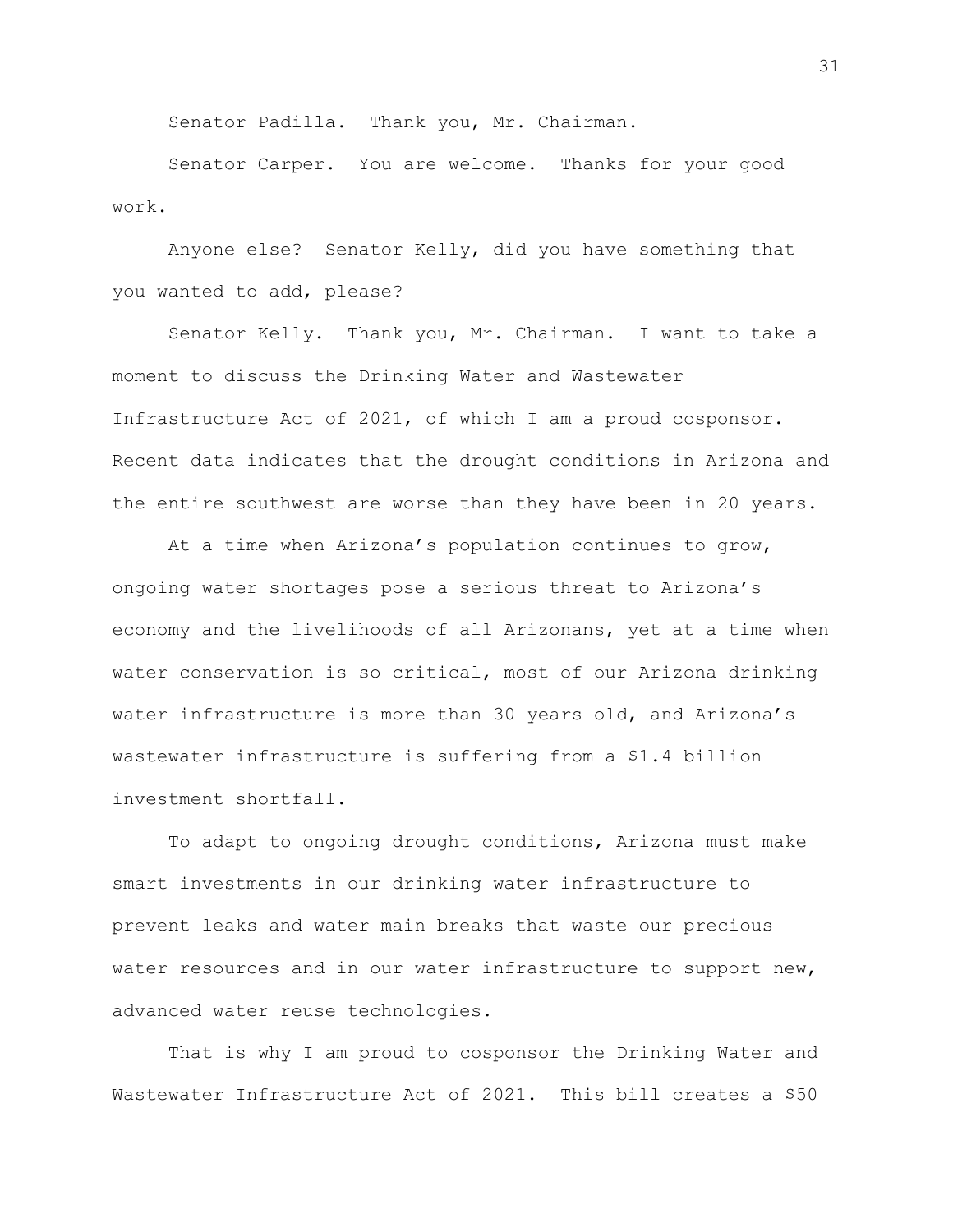million grant program to help drinking water systems invest in climate resilience and cyber security technologies. It also requires that the EPA invest in research of new and emerging technologies to monitor system efficiency to prevent water loss.

The bill makes a significant investment in new, alternative water source projects to help Arizona communities invest in desalinization, storm water reuse, and wastewater reclamation facilities, which will be necessary to help Arizona maximize our scarce water resources. At the same time, this bill supports communities in need throughout Arizona.

I am glad that, at my urging, this bill reauthorizes the Indian Reservation Drinking Water Program, with a specific setaside for Arizona tribes located in the lower Colorado River Basin, and I am pleased that this bill takes the first step towards creating permanent water utility bill assistance for low-income households, what Senator Padilla was referring to.

Lastly, the Sewer Overflow and Stormwater Reuse Municipal Grant Program that is included in this bill will help communities fix their failing wastewater systems.

I hope to work with you, Mr. Chairman and Ranking Member Capito, in the coming weeks to ensure there is dedicated funding within these programs to prevent sewer overflows in Arizona communities along the U.S.-Mexico border. It is a significant problem, and I appreciate that this bill provides the Arizona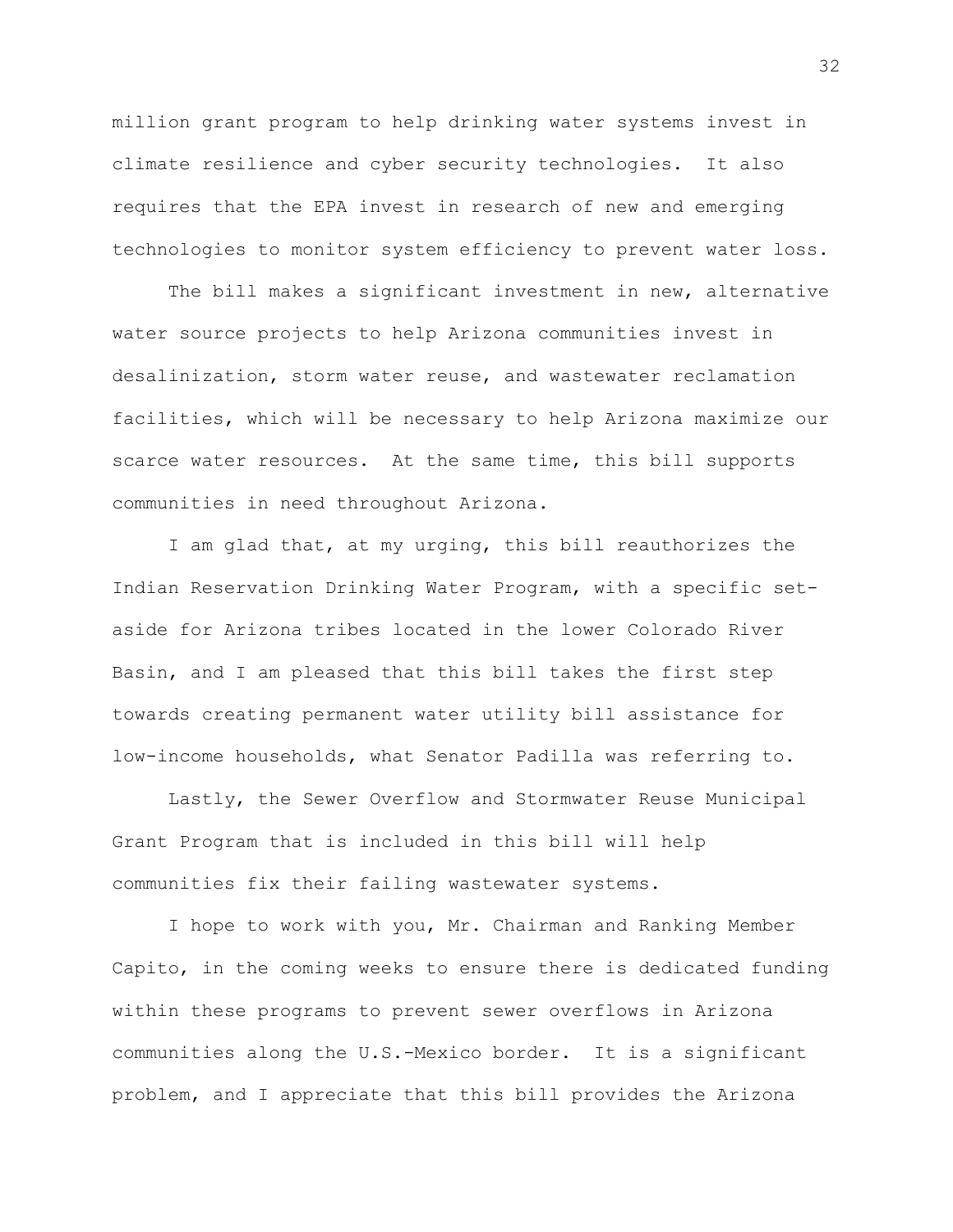Water Financing Authority with the tools to finance water or wastewater system improvements in rural and under-served communities through grants, negative interest loans, and loan forgiveness programs.

This bill is not perfect. For example, it fails to address the systematic inequities inherent in the Clean Water State Revolving Fund formula, which provides Arizona with just onethird of the funding to which we would be entitled if the formula was updated based on need and current population.

So I hope to work with the committee in the coming months to fix this and close the gap, but this bill does take significant steps towards meeting the real and pressing needs faced by Arizona's water users.

So thank you, Mr. Chairman, to you and to Ranking Member Capito, Chairwoman Duckworth, and Ranking Member Lummis for your work and the work of your staffs in this bipartisan bill. I yield back.

Senator Carper. We thank you, as well. You are a new member. The opportunity to work on legislation of this consequence, and for us to be able to report it out unanimously, thank you for making a good bill even better by your participation.

I like to say, if it isn't perfect, make it better. We will have some opportunity going to the Floor to hopefully make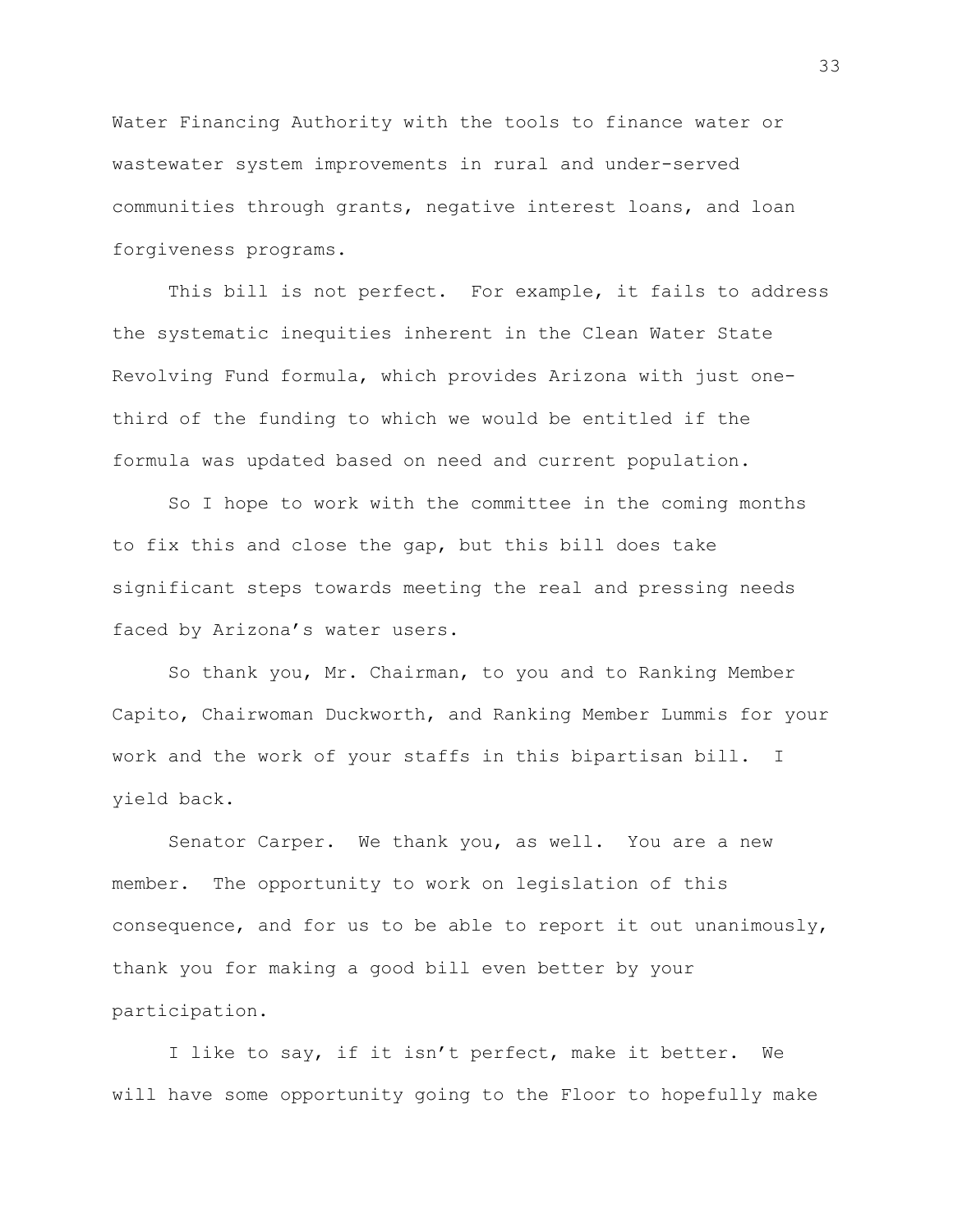it better still, and then as we work out our differences with the House of Representatives on the subject.

Usually, I take the train to come down here. Today, we drove down in record time, almost, from Wilmington, Delaware. But it is not uncommon for people to say to me as I am standing on the platform at Biden Station in Wilmington, Delaware, people say, why don't you guys work together? Why can't you just work together?

And I just want to say, on something as important as drinking water, clean drinking water, and clean water itself, this is important. This is really important, and today, to report out a bill of this consequence unanimously and prepare to go to the Floor and ultimately, hopefully, pass the bill with strong margin there, and take up our differences with the House and resolve those. This is a good start, very great, good start, so we thank you for being part of that.

Senator Kelly. Thank you, sir.

Senator Carper. Before we adjourn, we have a ton of letters of support for this legislation. We are grateful for all who have submitted letters of support, and I suspect that more will come, but I ask unanimous consent to submit for the record a number of letters of support for S. 914. They include letters from the American Public Works Association, Council of Infrastructure Financing Authorities, National Association of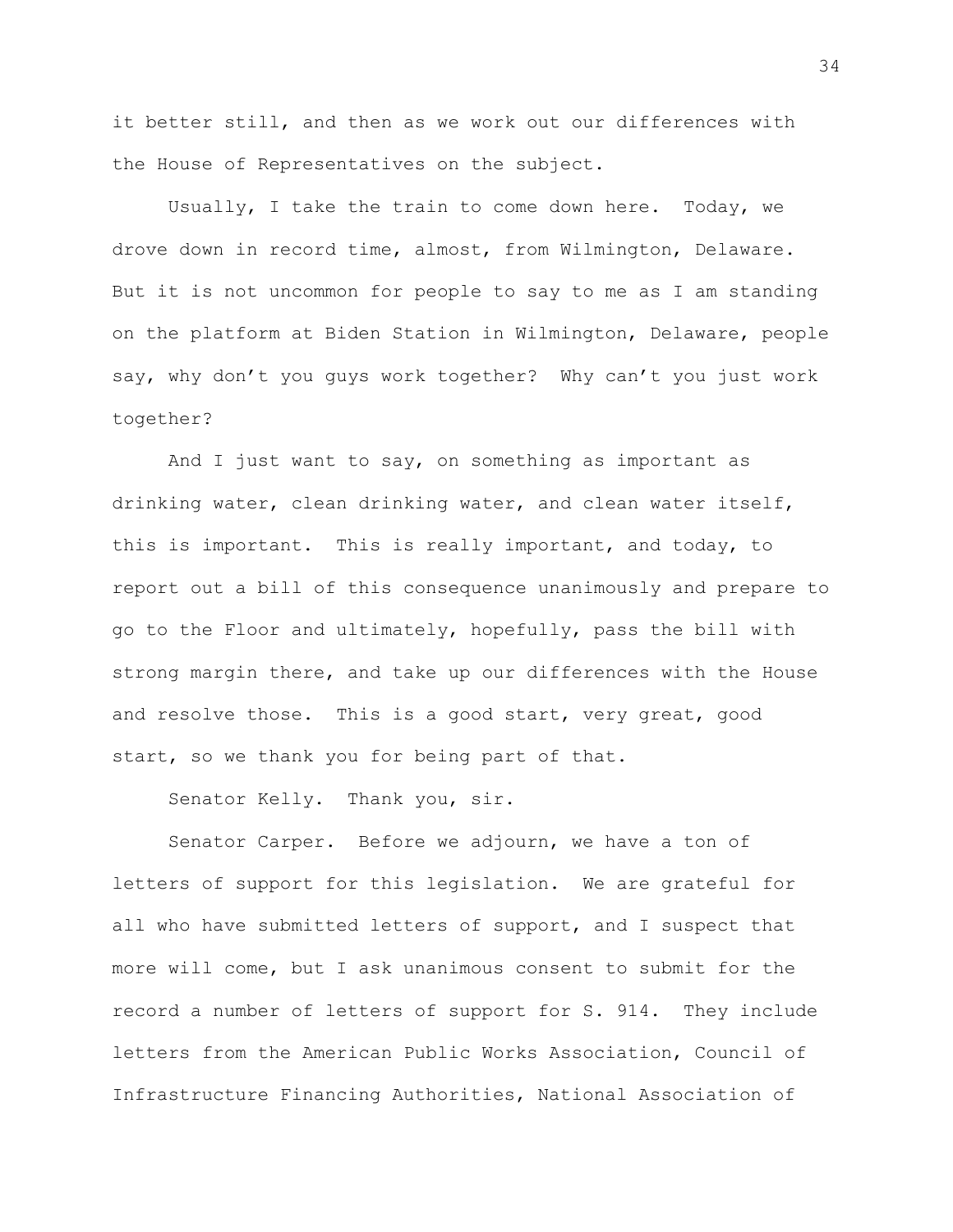Sewer Service Companies, National League of Cities, National Association of Counties, United States Conference of Mayors, the National On-Site Wastewater Recycling Association, Water Environment Foundation, Water Reuse, National Rural Water Association, the American Waterworks Association, Portland Seamen Association, Association of Metropolitan Water Agencies, the National Wildlife Federation, the National Association of Clean Water Agencies, Natural Resources Defense Council, Clean Water Action, Healing Our Waters, Great Lakes Coalition, Water Equity and Climate Resiliency Caucus, and finally, last but not least, the Rural Community Action Partnership.

[The referenced information follows:]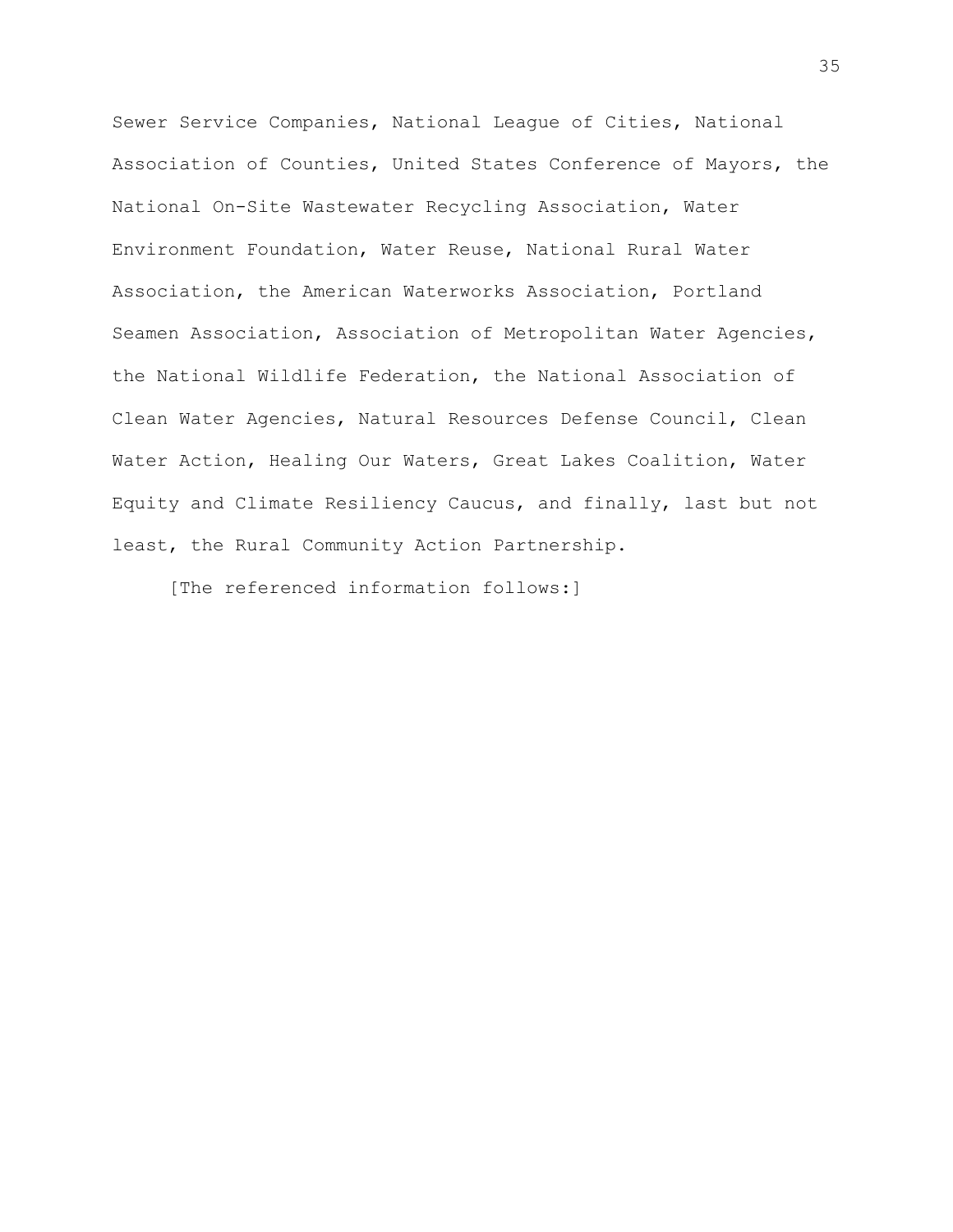Senator Carper. While I was a bit disappointed that our committee support of nominations we considered today was not unanimous, let me just say that I am deeply grateful to each member who did find a way to vote for one or both of the nominees before us today. We are grateful for that. Brenda Mallory and Janet McCabe have conducted themselves for decades now with dignity and honor for this Country, and I believe, before this committee.

None of us is perfect; that certainly includes me. But they have served our Country, I think, admirably, and if confirmed, I believe they will do so again. There is no one else who wishes to make a statement, so let me just close with this.

People say to me, why is the Federal Government involved in this issue of clean drinking water and wastewater? And I tell them, it goes all the way back to the Declaration of Independence, written by Thomas Jefferson. They were actually having a vote on the Declaration of Independence, the Delaware Delegation was apparently deadlocked.

A fellow named Caesar Rodney rode his horse, famously, from Dover, Delaware to Philadelphia to cast the tie-breaking vote in favor of the Declaration of Independence. As we all know, maybe the most famous words in the Declaration of Independence talk to life, liberty, and the pursuit of happiness, and inalienable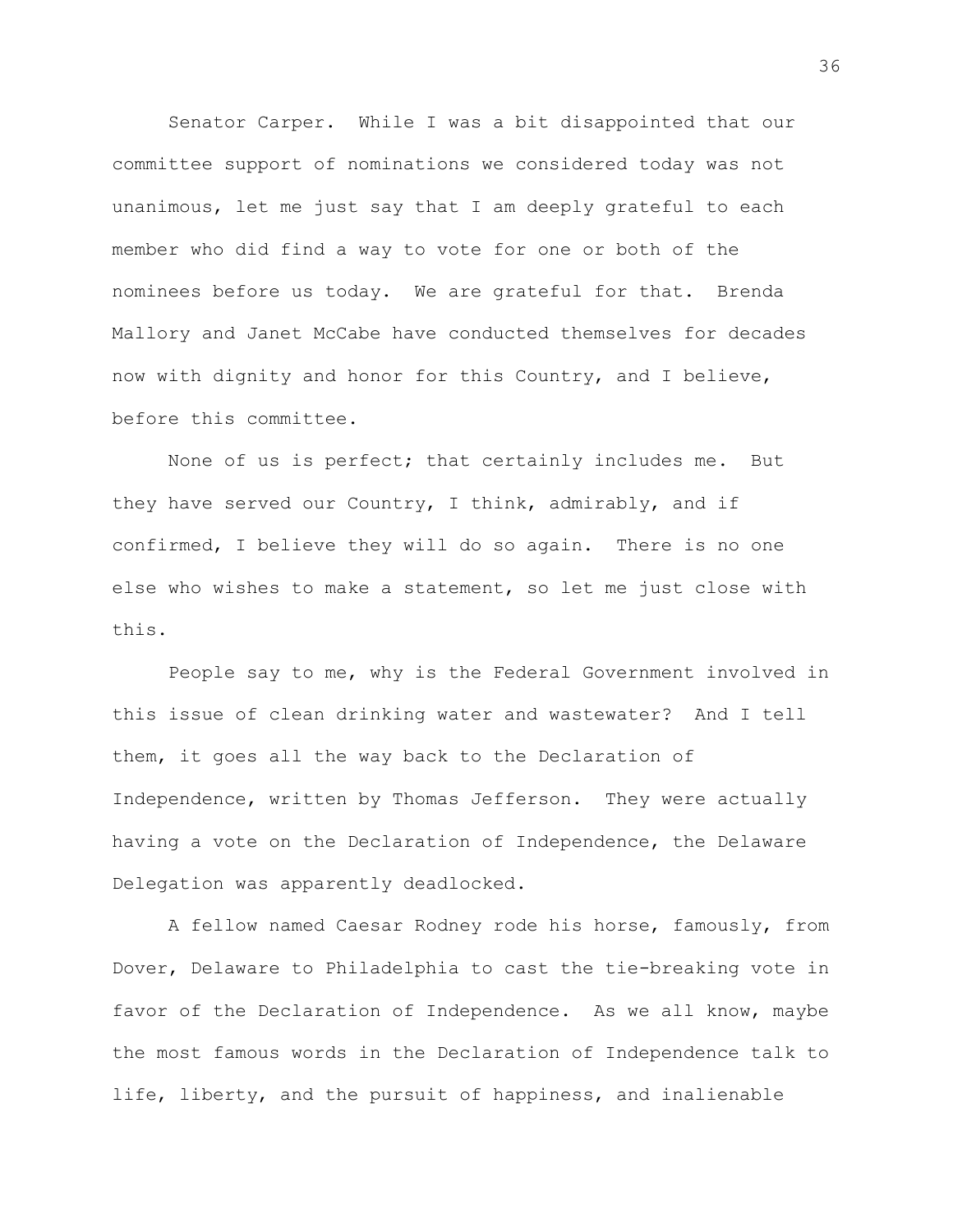rights.

It is hard to have life, liberty, or the pursuit of happiness without water, without clean water to drink. In too many places around our Country, Senator Padilla mentioned a million people out in California without clean drinking water. That is essentially everybody in Delaware. We have about a million people. It is like having the whole State of Delaware, where you have folks who have to have clean drinking water.

In this case, it is in one State out in the west coast, where I used to live when I served in the Navy. But whether it is California, a big State, or Delaware or Vermont, little States, this is an important issue for all of us, and this is not all on the Federal Government. It is not solely a Federal responsibility. This is an all-hands-on-deck deal, and we need the support of State and local governments.

We need the support of the utilities, users themselves need to be paying into the cost of these systems, and together, we will make it better. We will make it better. If it isn't perfect, we need to do better still, so we will keep working at it.

I think that is it. With that, I ask unanimous consent that the staff have authority to make technical and conforming changes to each of the matters approved today.

One last thing, my mother would be disappointed if I didn't